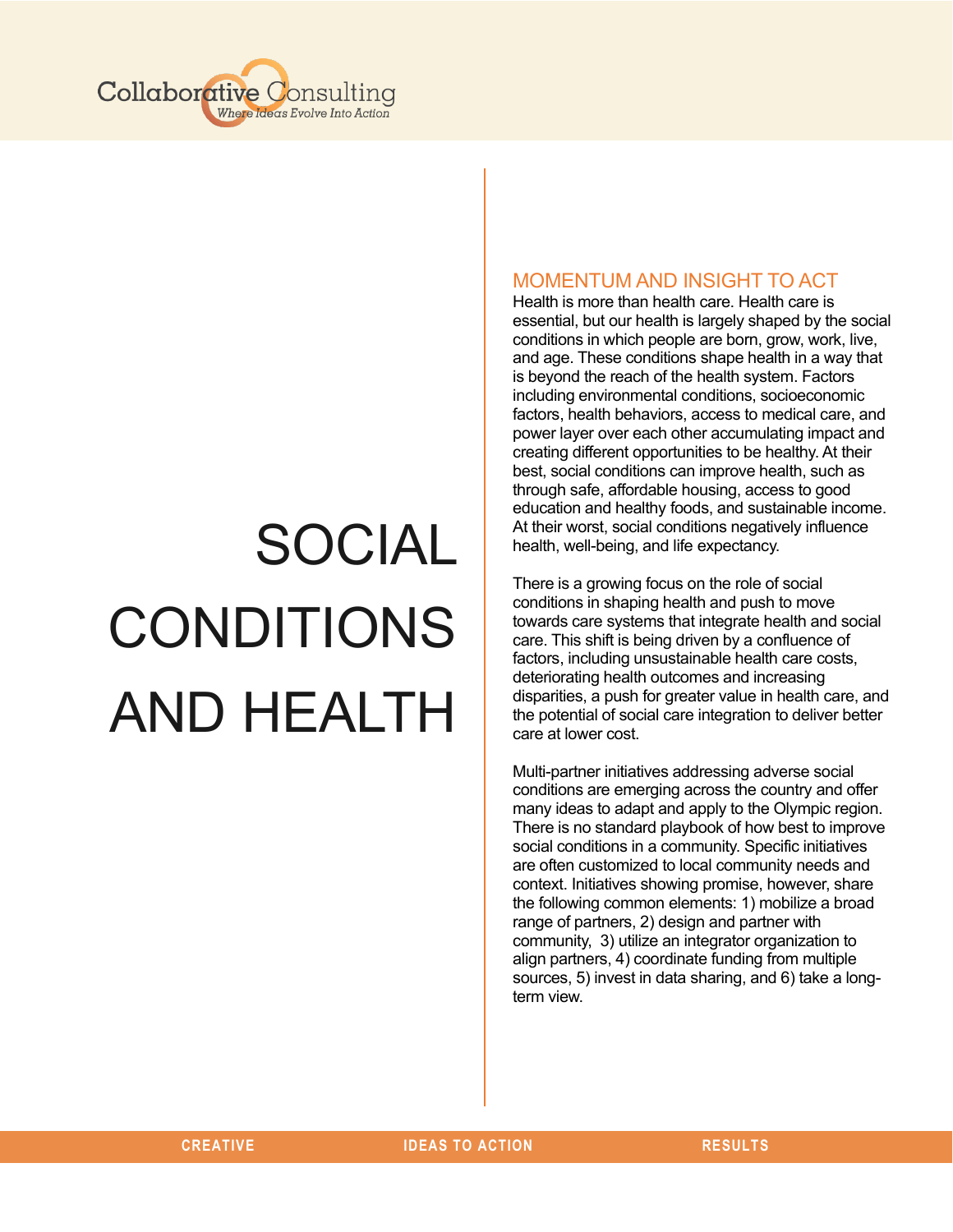$\text{Collaborative} \ \text{Consider} \ \text{Consulting} \ \text{Consider} \ \text{In this section}$ 

# **Table of Contents**

| HEALTH IS MORE THAN HEALTHCARE: THE IMPACT OF SOCIAL CONDITIONS ON HEALTH 2 |  |
|-----------------------------------------------------------------------------|--|
|                                                                             |  |
|                                                                             |  |
|                                                                             |  |
|                                                                             |  |
|                                                                             |  |
|                                                                             |  |
|                                                                             |  |
|                                                                             |  |
|                                                                             |  |
|                                                                             |  |
|                                                                             |  |
|                                                                             |  |
|                                                                             |  |
|                                                                             |  |
|                                                                             |  |
|                                                                             |  |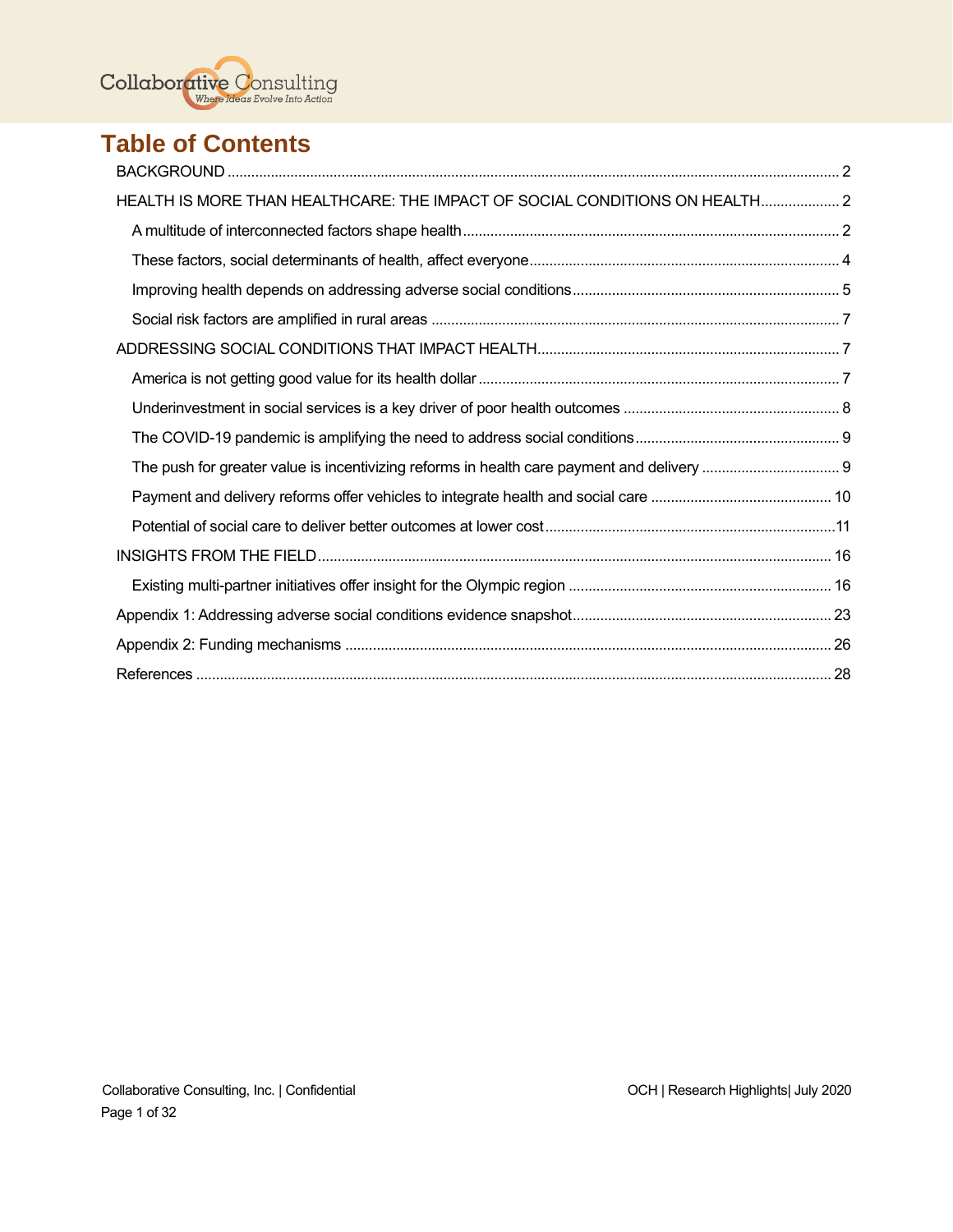

# <span id="page-2-0"></span>**BACKGROUND**

Olympic Community of Health (OCH) engaged [Collaborative Consulting](https://collaborativeconsulting.net/about/) to look at how adverse social conditions across the region are impacting health and explore whether there are opportunities for region-wide, collaborative interventions. Identifying and addressing social conditions that negatively impact health is a priority of the Washington Medicaid Transformation Project (MTP) and a potential focus for OCH long-term.

One aspect of this project was to review the literature on social conditions and health and evidencebased interventions and to profile multi-partner initiatives aimed at addressing adverse social conditions. Another aspect is a survey of OCH partners asking them whether and how they are responding to people's social needs, what challenges they have faced, and what opportunities they see. The final element is a review of publicly available data on dominant social risk factors in the region. What follows is a synthesis of themes from the literature review and profile of multi-partner initiatives.

Identifying and addressing social conditions that negatively impact health is a priority of the Washington Medicaid Transformation Project (MTP) and a potential focus for OCH long-term. This report is one step in a broader palette of work to support OCH partners in addressing issues no single sector or tribe can tackle alone.

# <span id="page-2-1"></span>**HEALTH IS MORE THAN HEALTHCARE: THE IMPACT OF SOCIAL CONDITIONS ON HEALTH**

# <span id="page-2-2"></span>**A multitude of interconnected factors shape health**

Although health care is essential, health and well-being do not originate in a clinical setting or hospital. Our health is the product of many interconnected factors that accumulate and influence each other.

- **Individual genetic factors**: predispositions to health or disease ingrained in our genes. Although many diseases, such as diabetes, cardiovascular disease, and cancers, have some genetic component, risk, morbidity, and mortality are often influenced by environmental exposures and behaviors.
- **Health behaviors:** the daily choices we make that promote or damage health including tobacco use, diet and exercise, substance use, stress coping strategies. Our health behaviors are greatly influenced by culture, socio-economic factors, and environmental conditions.
- **Medical care**: availability, use and quality of medical care influence health. However, improvements in medical care have a relatively small impact on mortality. In the twentieth century life expectancy increased by thirty years, only five of which are attributable to better medical care.
- **Socio-economic factors**: including education, employment, income, housing, community safety, social cohesion influence our health. Education level and poverty are two of the most consistent predictors of the likelihood of death, driven in part based on how these factors influence other downstream factors.
- **Environmental conditions:** the physical environment influences our health. Environmental pollutants, food and water contaminants, structural and safety hazards in work and living environments all contribute to morbidity and mortality.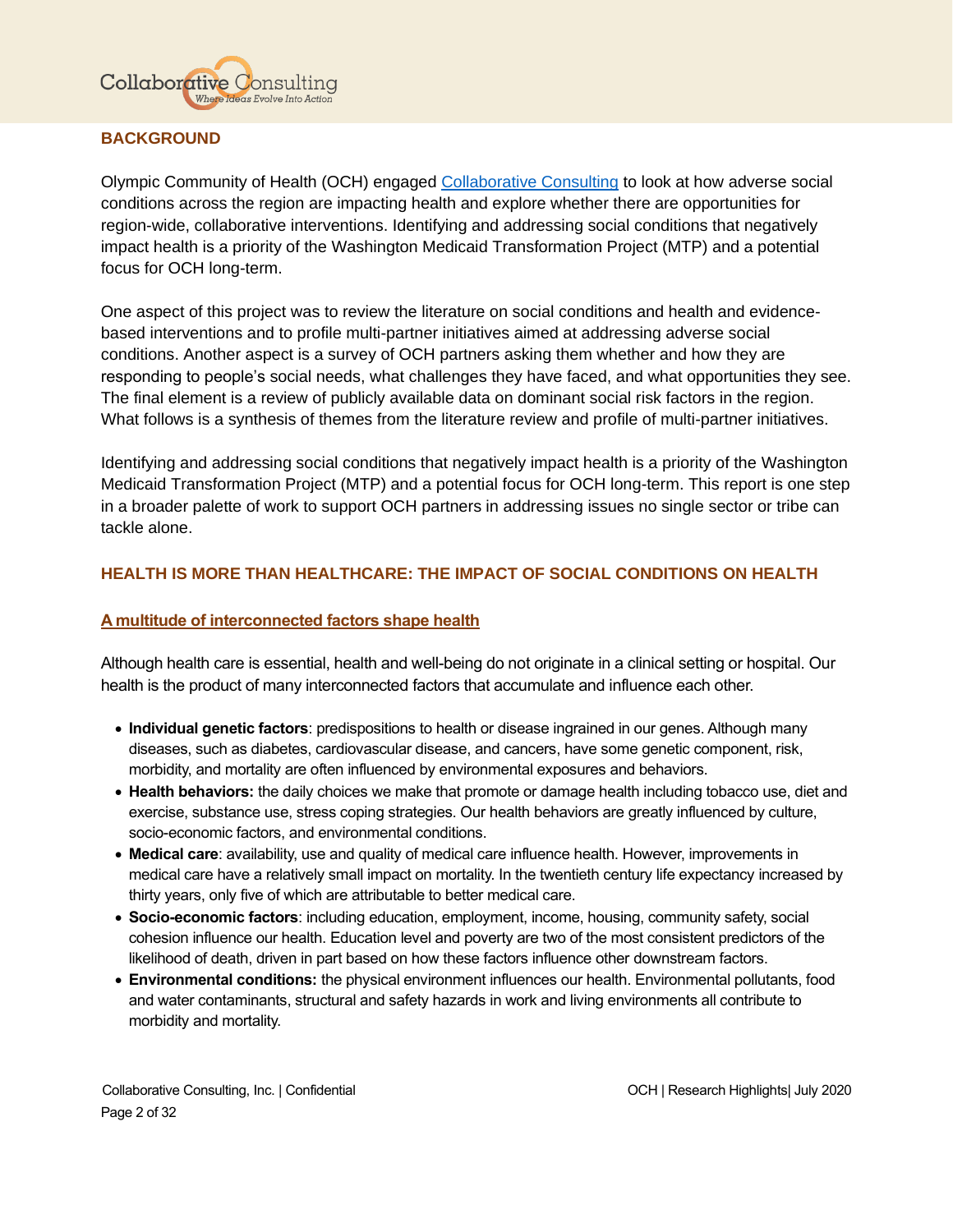

These factors layer over each other and have a cumulative impact over time creating different opportunities to be healthy. The Dahlgren & Whitehead model of health (Figure 1) illustrates this layering. For example, an individual's ability—and motivation—to exercise and eat healthy can be constrained by living in a neighborhood that lacks safe areas and supermarkets. Neighborhood choice can be constrained by income level and employment status, which are, in turn, influenced by education level. Neighborhood conditions, economic opportunity and education quality and access are influenced by decision making and resource allocation by those with power. 1-4

**Collaborative Consulting** 

Where Ideas Evolve Into Action



About 20% of what creates health is related to access and quality of health care. The remaining 80% is shaped by social structure: physical environment, socioeconomic factors, and health behaviors. These conditions shape health in a way that is beyond the reach of the health system (Figure 2).<sup>1,5-9</sup>



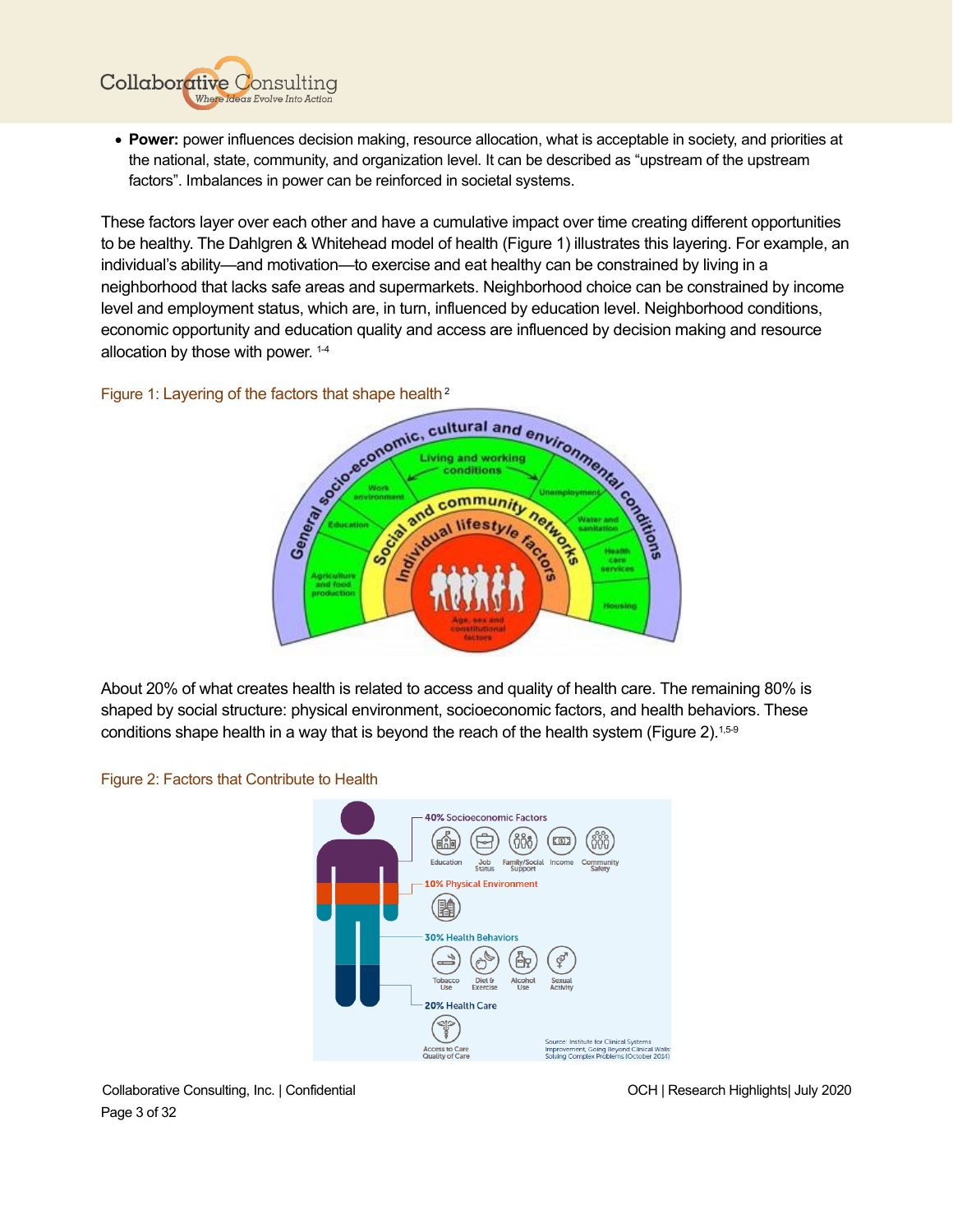

# <span id="page-4-0"></span>**These factors, social determinants of health, affect everyone**

The social conditions that shape our health outcomes are often referred to as the social determinants of health (SDoH), defined by the World Health Organization as "the conditions in which people are born, grow, work, live, and age" (Table 1).<sup>8, 10</sup> The term SDoH is often misinterpreted as being negative or applying to only select groups of people. Everyone's health, however, is shaped by their social conditions. For some it is positive while for others it is negative. At their best, social conditions can improve health, such as through safe & affordable housing, access to good education and healthy foods, and sustainable income. At their worst, social conditions negatively influence health, well-being, and life expectancy. Adverse social conditions create risks to health –so called social risk factors – such as housing instability, inconsistent access to food, exposure to violence and unstable social relationships. 5, 11-12

# Table 1: Terminology Related to SDoH<sup>5</sup>

| ັ                             |                                                                                                                                                                                                                                 |
|-------------------------------|---------------------------------------------------------------------------------------------------------------------------------------------------------------------------------------------------------------------------------|
| <b>Social</b><br>determinants | The conditions in which people are born, grow, work, live, and age that affect a wide<br>range of health, functional, and quality of life outcomes and risks                                                                    |
| Social risk factors           | Underlying adverse social conditions that may be associated with negative health<br>outcomes, such as poor housing or unstable social relationships                                                                             |
| Social needs                  | Social risk factors that consider an individual's preferences and priorities. Social<br>needs differ from social risks by emphasizing the individual's priorities of which social<br>interventions that they most need and want |
| Social care                   | Systems and services, such as housing, food, and education, provided by<br>government and private, profit and nonprofit, organizations for the benefit of the<br>community                                                      |

[Healthy People 2020](https://www.healthypeople.gov/2020/topics-objectives/topic/social-determinants-of-health) categorizes social conditions into five groups: economic stability, education, social and community context, health and health care, neighborhood and built environment. Table 2 provides examples of underlying factors associated with each group. Systematically identifying and addressing social risk factors can help minimize and reverse their damaging effects on health outcomes. <sup>5, 11-15</sup>

#### Table 2: Social determinants of health and underlying factors 5,12,13

| <b>Economic</b><br><b>stability</b> | <b>Education</b>               | <b>Social and</b><br>community<br>context | <b>Neighborhood</b><br>and physical<br>environment | <b>Health and health</b><br>care    |
|-------------------------------------|--------------------------------|-------------------------------------------|----------------------------------------------------|-------------------------------------|
| Employment                          | Early childhood<br>education & | Civic participation                       | Violence & safety                                  | Access & coverage<br>to health care |
| Income                              | development                    | <b>Discrimination</b>                     | Housing quality                                    | Quality of care                     |
| Debt                                | <b>Education level</b>         | Incarceration                             | Transportation                                     |                                     |
| Food security                       | High school                    | Social cohesion                           | <b>Walkability &amp; Parks</b>                     | Provider cultural<br>competency     |
| Housing                             | graduation                     | Support systems                           | Environmental                                      | Health literacy                     |
|                                     | Language & literacy            | <b>Stress</b>                             | pollutants                                         |                                     |
|                                     | Vocational training            |                                           | Air & water quality                                |                                     |

Collaborative Consulting, Inc. | Confidential OCH | Research Highlights| July 2020 Page 4 of 32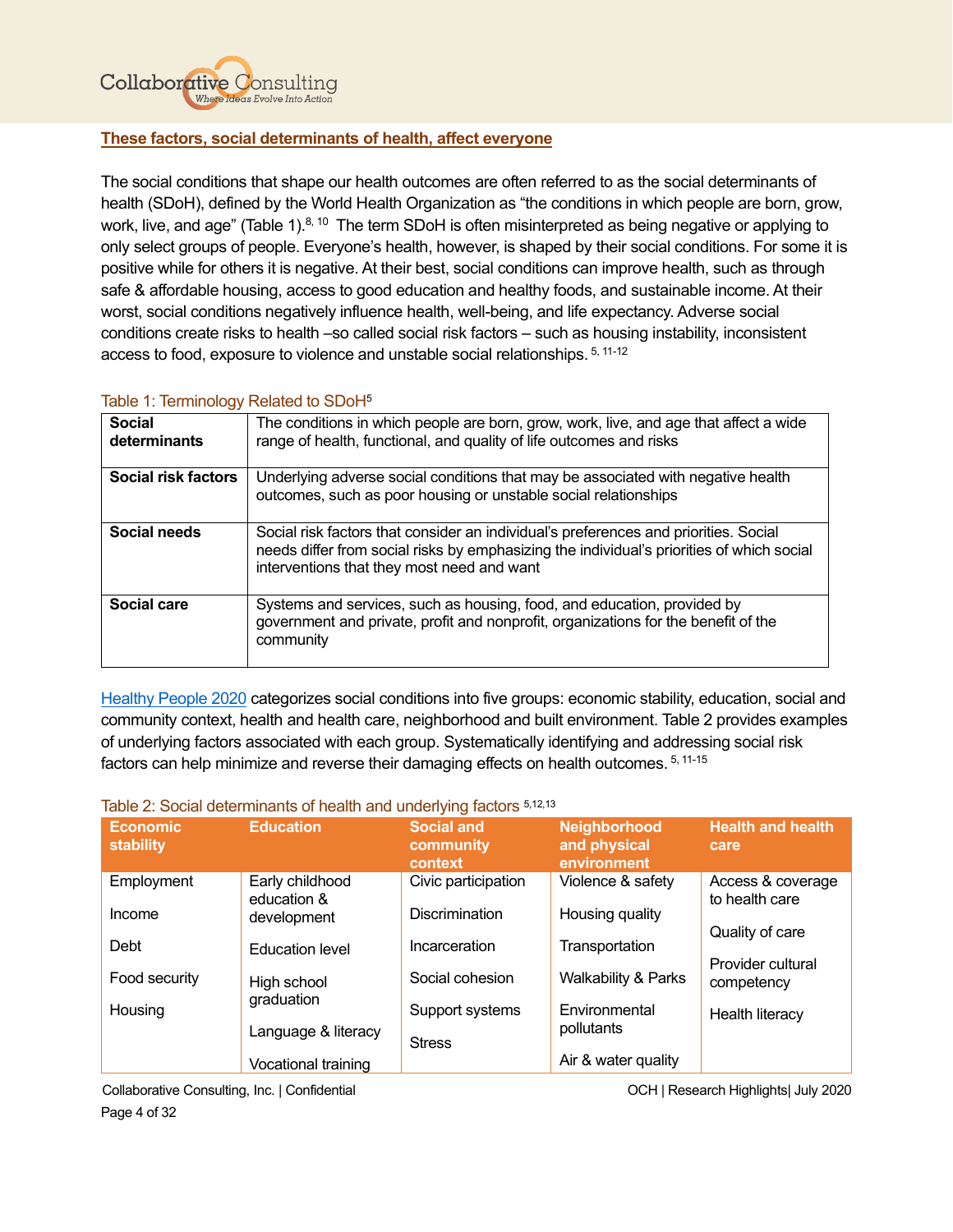

# <span id="page-5-0"></span>**Improving health depends on addressing adverse social conditions**

Over two decades of research demonstrates the negative impacts of adverse social conditions on health. Poverty, job insecurity, housing instability, housing quality, environmental pollutants, food insecurity, lack of educational support, social isolation, chronic stress have all been shown to impact health (Table 3). For more on the evidence linking adverse social conditions and negative health impacts see [Healthy People 2020.](https://www.healthypeople.gov/2020/topics-objectives/topic/social-determinants-of-health)

# Table 3: Evidence Linking Social Conditions and Health 1,3, 7, 11, 13, 16-21

|                         | <b>Economic Stability</b>                                                                                                                                                                                                                                                                                                                                                                                                                                                                                                                                                                                                                                        |
|-------------------------|------------------------------------------------------------------------------------------------------------------------------------------------------------------------------------------------------------------------------------------------------------------------------------------------------------------------------------------------------------------------------------------------------------------------------------------------------------------------------------------------------------------------------------------------------------------------------------------------------------------------------------------------------------------|
| <b>Income</b>           | Higher income, longer life<br>Adult life expectancy increases with increasing income. Men and women in the<br>highest-income group live six or more years longer than the lowest income group.<br>Income is a pathway to a clean and safe living environment, improved housing<br>quality, food insecurity, and education.<br>Lower income, more chronic illness<br>Poverty is associated with increased risk diseases including cardiovascular disease,<br>arthritis, diabetes, chronic respiratory diseases, cervical cancer, and mental distress.<br>Unemployment is associated with cardiovascular disease, depression,<br>substance use and health problems |
| <b>Housing</b>          | Housing stability affects mental and physical well-being<br>Housing instability: trouble paying rent, overcrowding, living with friends/relatives,<br>moving often, spending >30% of income on housing, and homelessness.<br>Homelessness increases risk of communicable diseases, environmental<br>exposures, mental health disorders, asthma, and death<br>Overcrowding affects mental health, stress levels, relationships, and sleep<br>$\bullet$<br>Moving often is associated with increased likelihood of chronic conditions and<br>$\bullet$<br>poor physical health in children                                                                         |
| <b>Food Security</b>    | Food security increases obesity risk<br>Income and employment impact ability to purchase food. Neighborhood conditions<br>and transportation can impact physical access to food. Food insecurity can:<br>Increase risk of chronic conditions including obesity, in adults<br>$\bullet$<br>Increase risk for obesity and developmental problems in children                                                                                                                                                                                                                                                                                                       |
|                         | <b>Social and Community Context</b>                                                                                                                                                                                                                                                                                                                                                                                                                                                                                                                                                                                                                              |
| <b>Stress</b>           | <b>Health is harmed by stress</b><br>Stress caused by social division, trauma, violence, and perceptions of limited choices<br>exerts effects that can grow over the life course. Chronic stress can:<br>Create hormone changes that damage heart, kidneys, and immune system<br>$\bullet$<br>Alter genes allowing effects of trauma passage to a future generation<br>$\bullet$<br>Result in lifelong effects on growth, development, and brain architecture because<br>$\bullet$<br>of exposure in early life                                                                                                                                                  |
| <b>Social isolation</b> | Social isolation is deadly<br>Socially isolated persons have a death rate two to five times higher than that of those<br>who maintain close ties to friends, family, and community.                                                                                                                                                                                                                                                                                                                                                                                                                                                                              |

Collaborative Consulting, Inc. | Confidential OCH | Research Highlights| July 2020 Page 5 of 32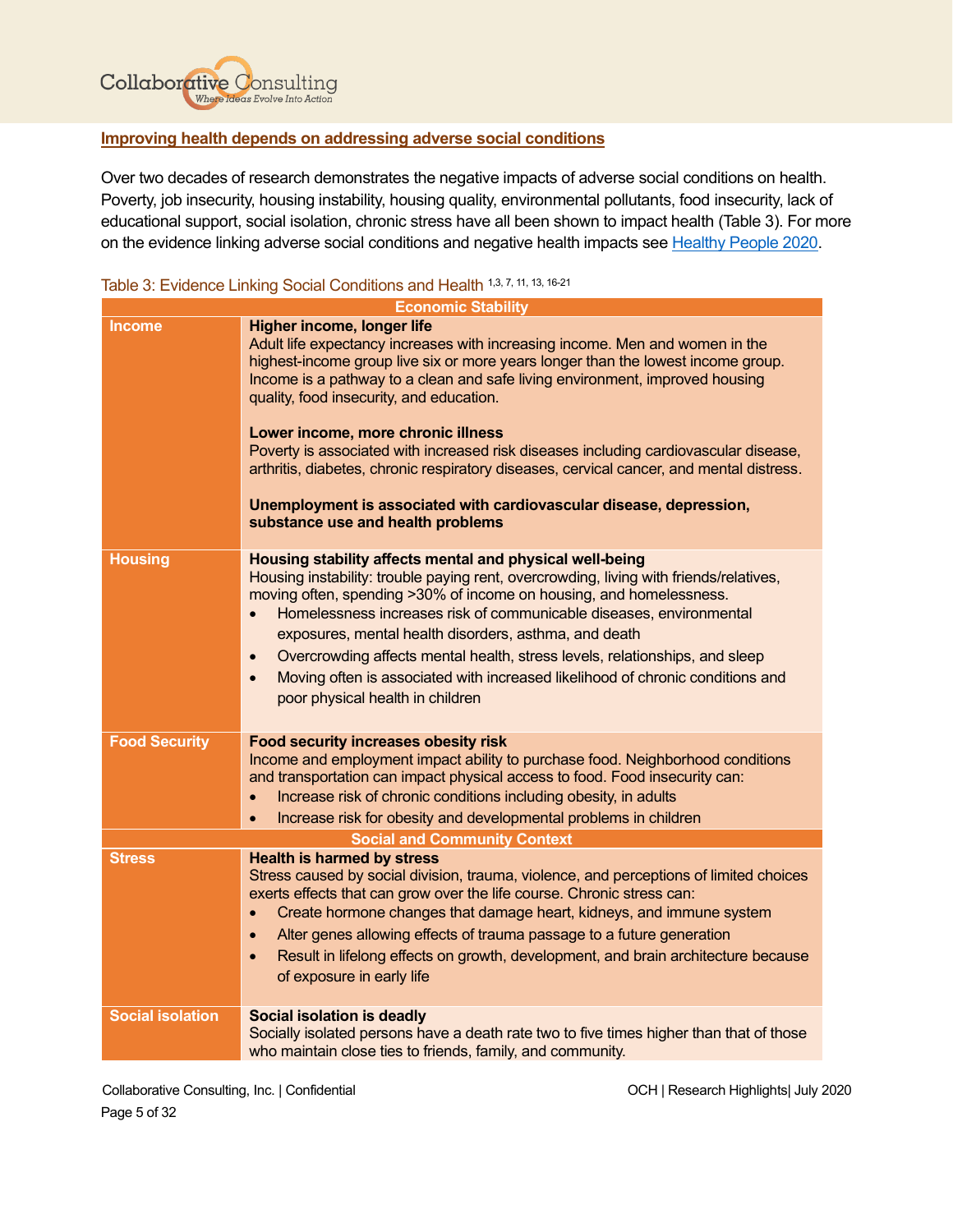

| <b>Education</b>                             |                                                                                                                                                                                                                                                                                                                                                                                                                                                                                                                                                                                                                                                                                                                                            |  |
|----------------------------------------------|--------------------------------------------------------------------------------------------------------------------------------------------------------------------------------------------------------------------------------------------------------------------------------------------------------------------------------------------------------------------------------------------------------------------------------------------------------------------------------------------------------------------------------------------------------------------------------------------------------------------------------------------------------------------------------------------------------------------------------------------|--|
| <b>Education level</b>                       | More education, longer life<br>The most consistent predictor of likelihood of death is level of education. College<br>graduates can expect to live at least 5 years longer than individuals who have not<br>finished high school. Education is a pathway to better jobs, higher income, health<br>insurance, and the resources to live in healthier and safe neighborhoods.<br><b>Less Education, worse health</b>                                                                                                                                                                                                                                                                                                                         |  |
|                                              | Less education is linked with overall poorer health and increased risk for major<br>disease and disability.                                                                                                                                                                                                                                                                                                                                                                                                                                                                                                                                                                                                                                |  |
|                                              | Less education linked with unhealthy behaviors<br>Less education is associated with being less likely to receive health screenings and<br>seek preventative health care.                                                                                                                                                                                                                                                                                                                                                                                                                                                                                                                                                                   |  |
| <b>Early Childhood</b><br><b>Development</b> | First 5 years crucial to development and can have lifetime impacts<br>The first 5 years of life are crucial to development adverse exposures can have<br>lifetime impacts on social, cognitive, emotional, and physical development.<br>Exposure to environmental hazards (i.e. lead in home) can negatively impact<br>$\bullet$<br>health and lead to cognitive delays<br>Early life stress can lead to inadequate coping skills, reduced social functioning,<br>$\bullet$<br>and difficulty regulating emotion<br>Childhood malnutrition and micronutrient deficiencies are linked with increased<br>$\bullet$<br>risk for morbidity, developmental delays, and obesity                                                                  |  |
|                                              | <b>Physical and Neighborhood Environment</b>                                                                                                                                                                                                                                                                                                                                                                                                                                                                                                                                                                                                                                                                                               |  |
| <b>Housing Quality</b>                       | Housing quality can exacerbate health conditions and stress<br>Poor housing quality increases likelihood of lead poisoning, asthma, and other<br>respiratory conditions                                                                                                                                                                                                                                                                                                                                                                                                                                                                                                                                                                    |  |
| <b>Pollutants</b>                            | <b>Environmental pollutants associated with various diseases</b><br>Clean air and water are essential to good health. This is particularly true for children<br>with asthma and adults with respiratory conditions.<br>Environmental pollutants, contaminants of food and water supplies have been<br>$\bullet$<br>associated with cancers, allergies, and other diseases of various organ systems<br>Chronic exposure to air pollutants increases cardiovascular disease and death<br>$\bullet$<br>risk<br>Poor communities are at a higher risk of exposure to negative environmental<br>conditions including proximity to factories or highways, soil pollution,<br>contaminated drinking water, runoff from toxic wastes, and flooding |  |
|                                              | <b>Health and Health Care</b>                                                                                                                                                                                                                                                                                                                                                                                                                                                                                                                                                                                                                                                                                                              |  |
| <b>Access to care</b>                        | Barriers to access can lead to missed or postponed care<br>Access to health care can be impacted by insurance status, cost of care,<br>transportation, and availability of services. Barriers that prevent or limit access to<br>health care can increase poor health outcomes and disparities.                                                                                                                                                                                                                                                                                                                                                                                                                                            |  |
|                                              | • Uninsured individuals are less likely to receive care<br>• Lack of transportation can lead to delayed or skipped medication, missed<br>appointments, and postponed care.<br>• Limited availability of services can lead to wait times and delayed care                                                                                                                                                                                                                                                                                                                                                                                                                                                                                   |  |
|                                              |                                                                                                                                                                                                                                                                                                                                                                                                                                                                                                                                                                                                                                                                                                                                            |  |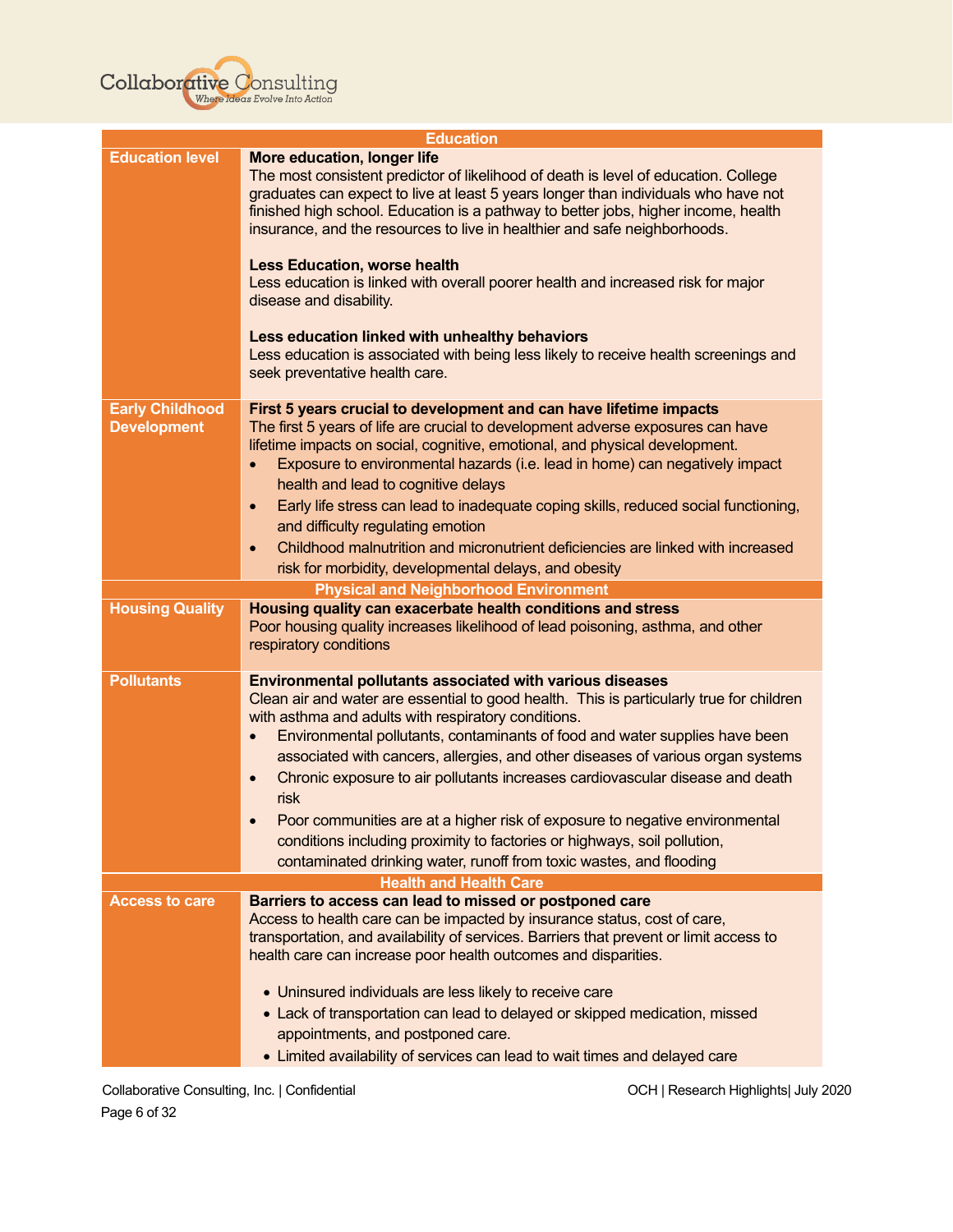

#### <span id="page-7-0"></span>**Social risk factors are amplified in rural areas**

Rural communities experience unique challenges related to adverse social conditions and negative health impacts. Rural residents are more likely to:

- Have **limited access to health care**, traveling greater distances to access health care because of fewer hospitals, providers, specialists, and emergency services.
- Be uninsured.
- Face **greater transportation barriers,** potentially impacting access to health care, healthy food, and economic opportunity.
- Be **food insecure**, recent estimates suggest over 2 million rural residents live in areas that have limited access to affordable and healthy food. Barriers to healthy food include transportation, income levels, availability, and cost.
- **Lack access to broadband,** 40% of rural communities lack access to high-speed internet impacting work, education, and health care services.
- **Experience historical trauma in tribal communities** stemming from loss of land, discrimination, and policies of segregation have a lasting impact on the health and wellbeing of tribal communities. 13,22-24

# <span id="page-7-1"></span>**ADDRESSING SOCIAL CONDITIONS THAT IMPACT HEALTH**

Communities, community-based organizations, and social services have long understood the importance of social conditions in shaping health. Additionally, there is a growing focus in healthcare to move towards care systems that integrate health and social care. This shift is driven by a confluence of factors including unsustainable health care costs, deteriorating health outcomes and increasing disparities, a push for greater value in health care, and the potential of social care integration to deliver better care at lower cost. Any one factor alone might not influence change, but together they are leading to a great transformation in how we view health, healing, and the systems designed to cultivate it.

# <span id="page-7-2"></span>**America is not getting good value for its health dollar**

The United States spends significantly more money on health care than any peer country, but we are sicker and dying earlier than our peers. The U.S. ranks top out of thirty-five peer nations in national spending on health care as a percentage of GDP. In 2018, the U.S. spent \$3.6 trillion on health care services, almost 17% of the U.S. economy (GDP) and more than \$10,500 per person. This is significantly more than all 35 peer countries in the Organisation for Economic Co-operation and Development (OECD); most all spend less than 12.5% of GDP \$6,000 per capita on health care spending.<sup>5,20,25</sup>

Despite this massive investment, Americans die earlier and are sicker than their peer countries.

The U.S. is losing ground in life expectancy. Life expectancy is lower and has not kept pace with progress in peer countries. In 1980, the U.S. ranked 14<sup>th</sup> among peer countries in life expectancy at birth. We have slipped to  $27<sup>th</sup>$  place among 35 peer countries.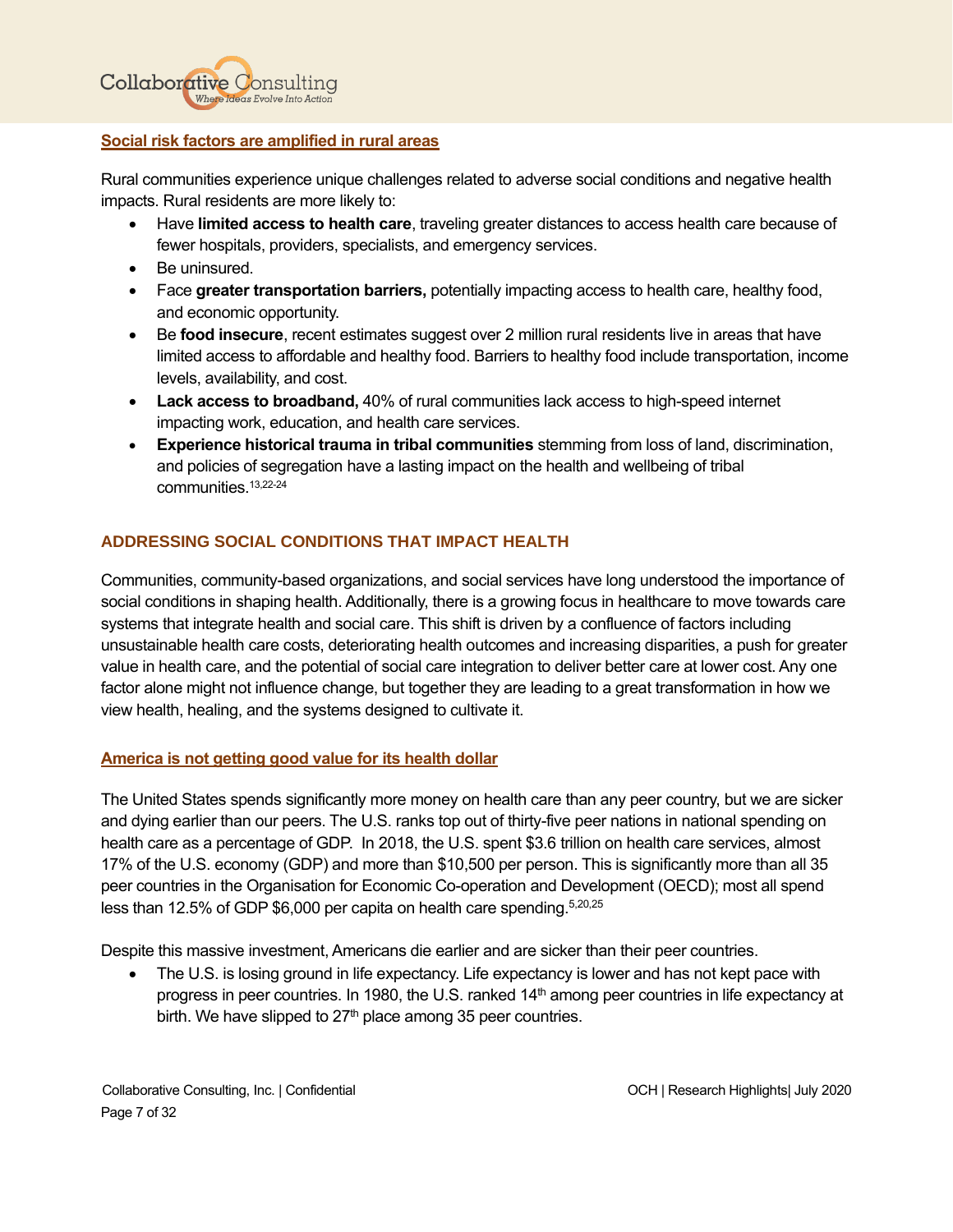• Health outcomes are worse. Infant mortality, low birth weight, injuries and homicides, adolescent pregnancy and sexually transmitted diseases, HIV/AIDS, drug-related deaths, obesity, diabetes, heart disease, chronic lung disease and disability rates are higher.

• Disparities are worse. Differences in health that are avoidable, health inequities, are greater in the U.S. than in peer countries.<sup>5,19,20, 25</sup>

The U.S. has poor health outcomes in multiple areas and life expectancy is declining.

- Life expectancy is declining for the first in a century.
- Nearly 60% of adults have a chronic condition.
- Over 40% of adults are obese.

**Collaborative Consulting** 

Where Ideas Evolve Into Action

- Huge disparities in health outcomes and access exist. For example, a 40-year-old American man in the poorest 1% income bracket will die almost 15 years earlier than a man in the richest 1%.
- Sickest 5% of individuals account for 50% of health care spending.<sup>19, 26, 27</sup>

# <span id="page-8-0"></span>**Underinvestment in social services is a key driver of poor health outcomes**

Although the U.S. spends heavily on health care, it prioritizes treatment over prevention and spends significantly less on social services that contribute to health such as investments in housing, nutrition, education, the environment, and unemployment support**.** Health and social care spending, however, are both related to health outcomes and the U.S.'s investments in health care have an opportunity cost. Spending on health care delivery can crowd out investments in strengthening social services that help make and keep people healthy (i.e. unemployment, nutrition support, and housing).

Countries in the OECD that spend more of their GDP on social services relative to health care services have better health outcomes (higher ratios of social-to-health care spending). The U.S., however, has the lowest social-to health ratio of all its peers. For every \$1 spent on health care, about \$0.90 is spent on social services in the U.S. In contrast, other OECD countries on average spend \$2 dollars on social services for every \$1 spent on health care. This difference likely accounts for the U.S. poorer health performance.<sup>5,19,25,27</sup>

# *U.S. Social Programs Improve Health*<sup>25</sup>

Studies of the U.S. **Earned income tax credit (EITC) benefits**, cash transfers to low- and moderateincome working people, show that more generous EITC benefits predict improvements in maternal health, physical health and mental health as well as improved birth outcomes and development. Benefits vary between states and the states with higher benefit rates have better health returns.

Studies of the U.S. **Supplemental Nutrition Assistance Program (SNAP),** show the benefits are causally linked with increased consumption of fresh fruits and vegetables and decreased consumption of sugarsweetened beverages. Additionally, a temporary expansion of SNAP benefits in Massachusetts was linked with reductions in inpatient Medicaid expenditures.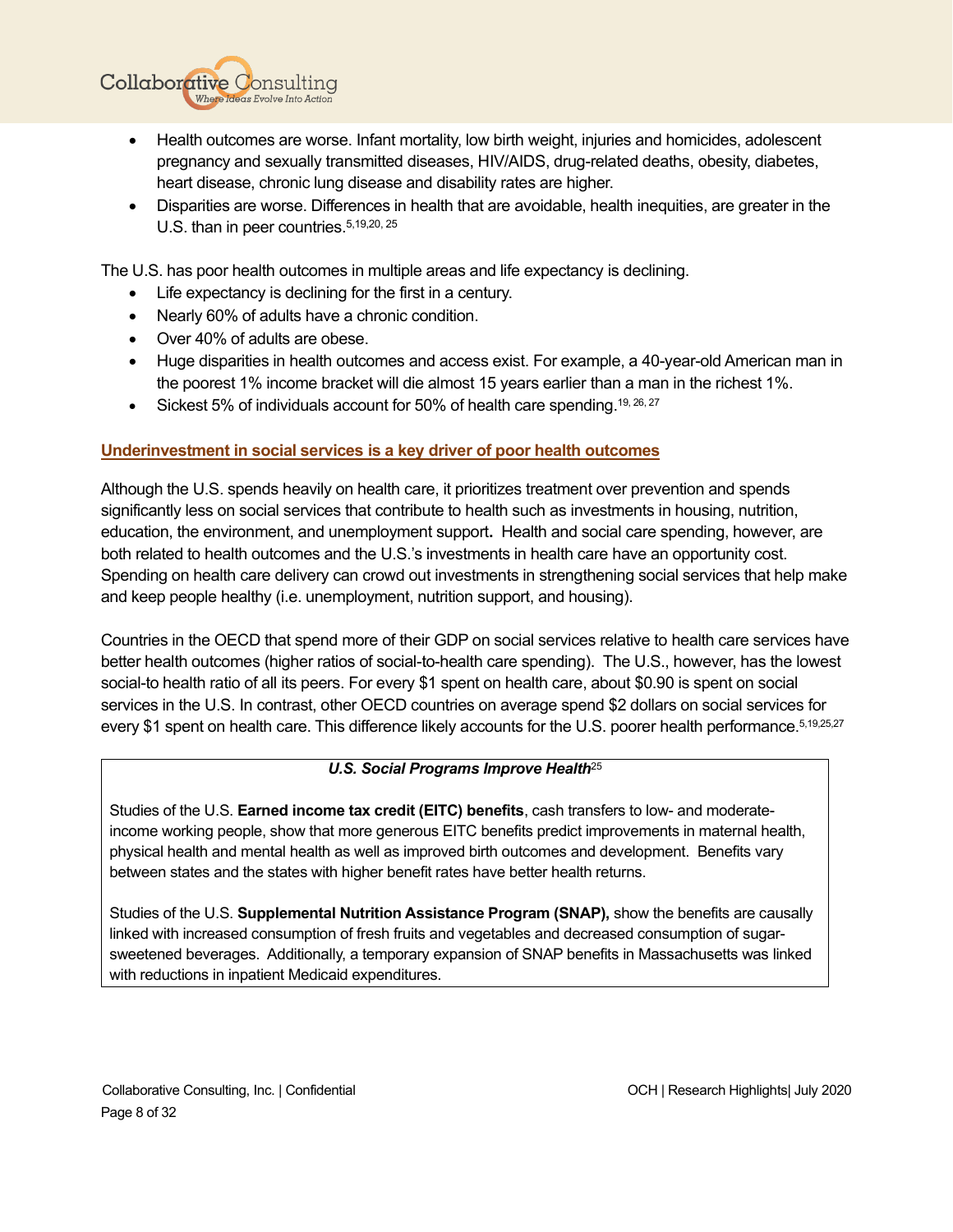

# <span id="page-9-0"></span>**The COVID-19 pandemic is amplifying the need to address social conditions**

Across the country the COVID-19 pandemic is exacerbating social risk factors for millions, including the loss of employment, subsequent health coverage loss, worsening food insecurity, and increasing housing instability. Many marginalized communities have been impacted disproportionately. This includes disparities in existing health conditions, exposure to chronic pollution that may exacerbate disease progression, who can work from home, who must continue going into work, and who can safely shelter-in-place. The pandemic is amplifying and accelerating the need for systems to identify the social risk factors driving poor health and develop local partnerships to address them.<sup>28</sup>

# <span id="page-9-1"></span>**The push for greater value is incentivizing reforms in health care payment and delivery**

In response to rising costs and poor performance on quality indicators and health outcomes, the U.S. healthcare system is undergoing a transition from volume-based care to value-based care. At its core valuebased care focuses on maximizing value for customers- achieving the health outcomes that matter to the patients at the lowest costs. This transition requires moving from health care systems organized and paid for based on what providers do (i.e. fee-for service payment for services provided-visits, procedures, tests, hospitalizations) towards systems organized around what patients need and outcomes achieved. It requires restructuring how health care delivery is conceptualized, organized, measured, and reimbursed.

Driven by this shift towards value-based care and reimbursement, as well as pressures to contain costs, government, commercial and employer payors are moving away from fee-for-service models toward valuebased payment models (Figure 3) that incentivize health outcomes through performance-based payments or penalties, bundled or capitated payments, and shared risk and/or reward contracts (Table 4). Value-based care programs are increasingly being adopted across the U.S., 35.8% of all U.S. healthcare dollars in 2018 were paid via alternative payment models.

This value shift is helping align incentives to integrate medical and social care and encourage focus on social conditions that impact health. As a result, health providers, insurers, and employers are increasingly looking towards interventions and partnerships to address adverse social conditions as a mechanism to improve health outcomes and manage costs more effectively.<sup>5,10,16,29-31</sup>

# Figure 3: Payment Model Spectrum29



Collaborative Consulting, Inc. | Confidential OCH | Research Highlights| July 2020 Page 9 of 32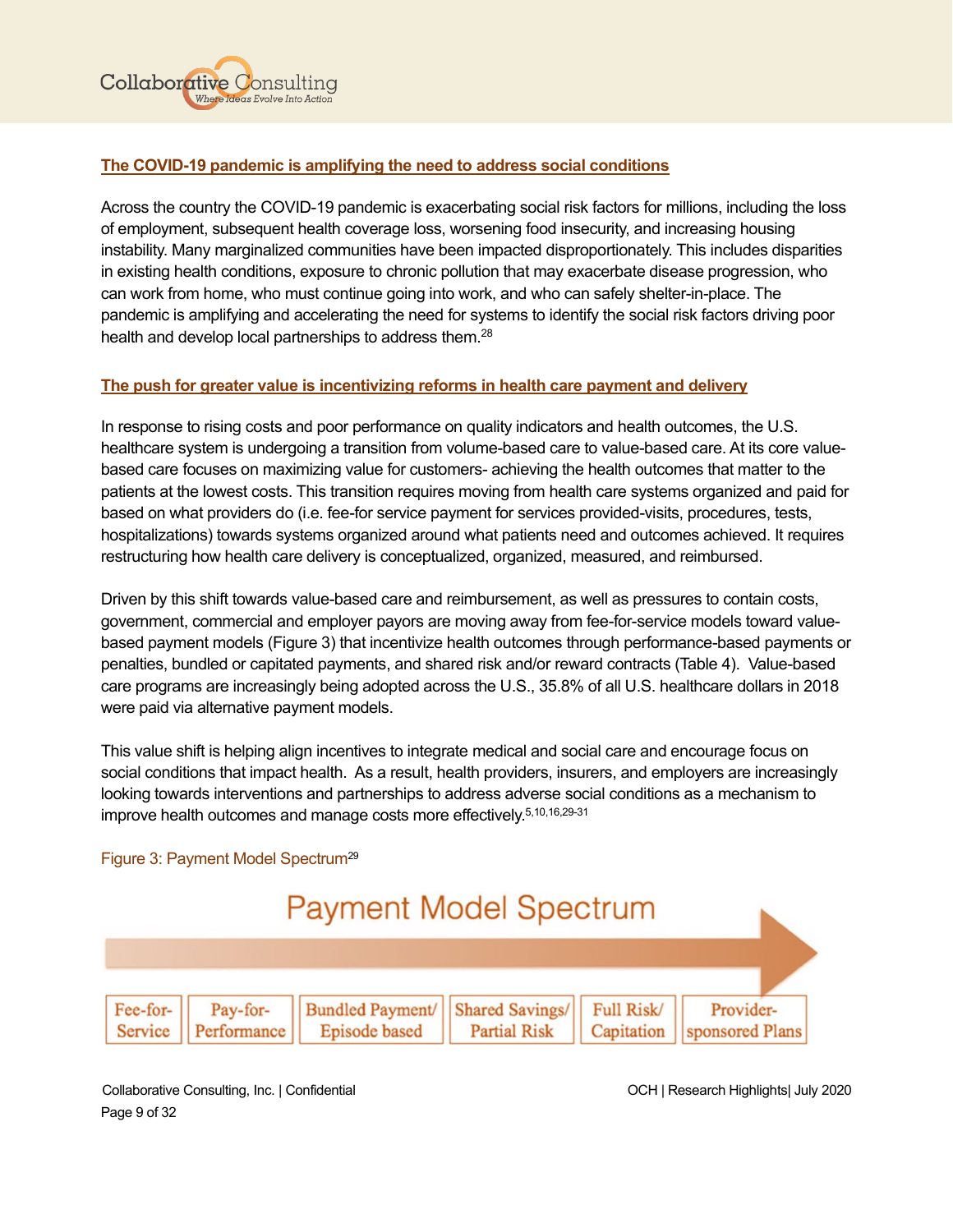

#### Table 4: Value-Based Payment Models 5,10,16,29

| <b>Pay-for-Performance</b>               | A variety of payment strategies that link provider performance and<br>reimbursement. Providers are paid fee-for-service with payment<br>adjustments up or down based on value metrics. Value is increased by<br>improving outcomes and quality, reducing costs with maintaining, or both<br>improved outcomes and reduced costs. |
|------------------------------------------|----------------------------------------------------------------------------------------------------------------------------------------------------------------------------------------------------------------------------------------------------------------------------------------------------------------------------------|
| <b>Bundled payments/Episode</b><br>based | Payment for a set of services that occur over time and/or across settings.<br>Payment can be linked to a condition (diabetes), setting (hospital stay), or<br>procedure (hip replacement). Payment is fixed regardless of what services<br>are provided. The provider is responsible for all costs of care management.           |
| <b>Shared savings/Partial risk</b>       | Some portions of payment are dependent on achieving cost savings for<br>the patient population served, while also realizing specific health outcomes<br>or quality improvement targets. If savings are attained, the provider<br>receives a portion of the savings.                                                              |
| <b>Global capitation/Full risk</b>       | Providers receive an upfront per-member, per month lump sum payment to<br>cover a wide range of services. Providers bear full financial risk by<br>receiving fixed payment for contracted services and are financially<br>accountable if costs exceed payment.                                                                   |

# <span id="page-10-0"></span>**Payment and delivery reforms offer vehicles to integrate health and social care**

A broad range of payment and delivery reform initiatives and experiments have been launched at the federal and state level that promote addressing adverse social conditions through the healthcare system. These initiatives provide vehicles for the integration of social and health care delivery and provide more flexibility in paying for social services. These reforms reflect the broader movement towards value-based care, care integration, and whole-person care delivery models which aim to address patients' physical, mental, and social needs. This increase in public investment and care delivery reforms have stimulated creativity and emergence of partnerships and initiatives across the country focused on social conditions to improve health. Descriptions of some reforms follow. 5,8,12,30,32

**1115 Medicaid Demonstration Waivers** are state Medicaid demonstration programs that waive certain federal Medicaid requirements and allow for more integrated and coordinated care. The models vary by state but increasingly states are using the waivers to test new approaches to care including connecting people to social services and using funding to pay for social services that directly affect health. **Oregon** has used the 1115 waivers to establish Coordinated Care Organizations (CCOs) that receive global payment for each enrollee and provides flexible funding to offer health related services. CCOs partner with communitybased partners to address social conditions that affect health.

**Delivery System Reform Incentive Payments (DSRIP)** these initiatives are part of the 1115 Medicaid waivers allowing for more flexibility in Medicaid requirements. They provide new funding opportunities and support movement to value-based payment. These initiatives vary by state but link Medicaid funding to process and performance metrics, which may involve addressing social needs and factors. In **New York**,

Collaborative Consulting, Inc. | Confidential OCH | Research Highlights| July 2020 Page 10 of 32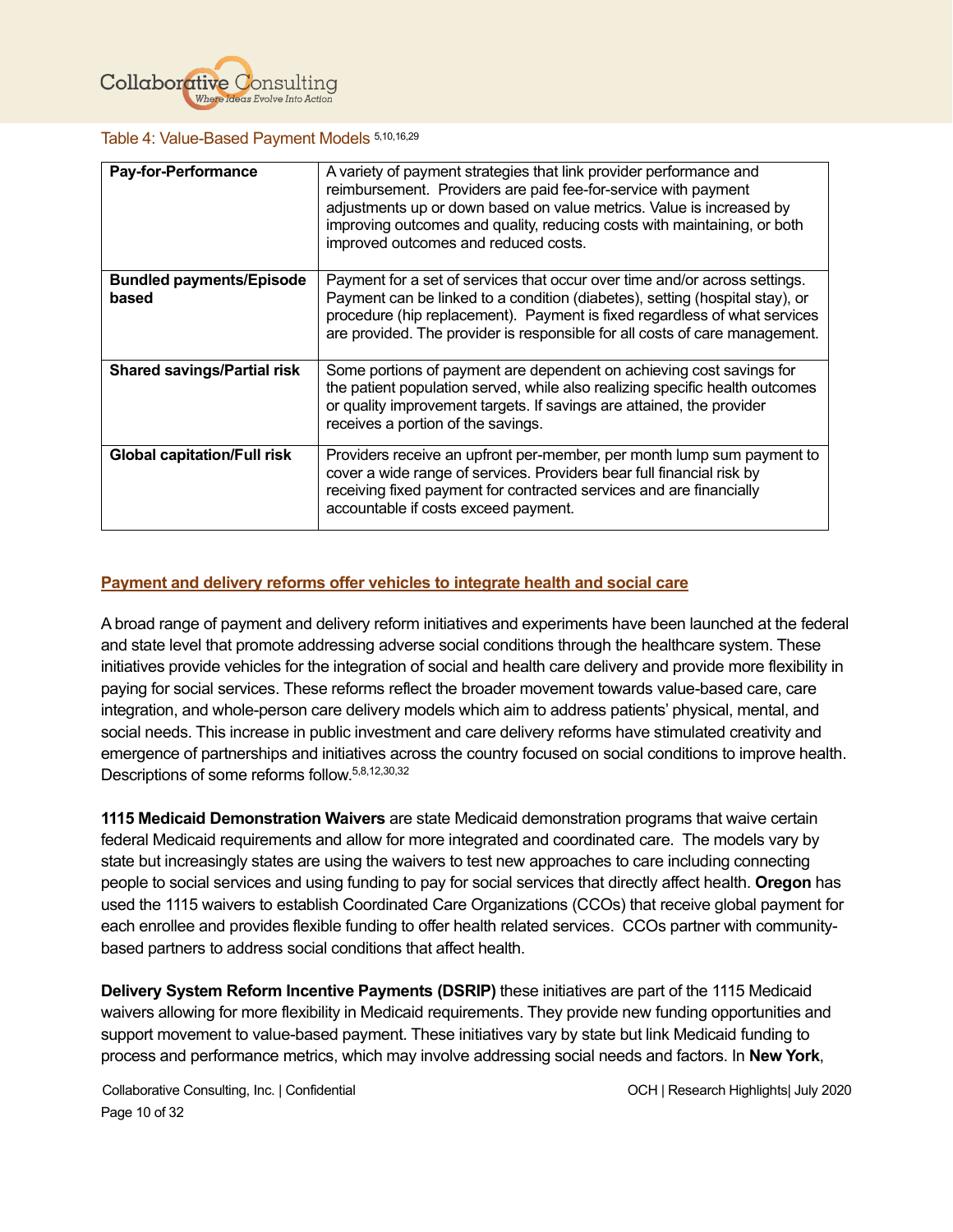

provider systems implement DSRIP projects aimed at ensuring people have supportive housing. In **Texas**, some providers use DSRIP funds to install refrigerators in homeless shelters to improve access to insulin.

**Health Homes** are a Medicaid State Plan option that allows states to provide care coordination and management services to people with eligible chronic conditions. There is flexibility in the health home design but there is an explicit focus on team-based, whole person care that integrates medical, behavioral and social services. Health home services include comprehensive care management, care coordination, health promotion, comprehensive transitional care, patient and family support, as well as referrals to community and social support services.

**Medicaid Managed Care Organizations (MCOs)** are organizations that contract with state Medicaid agencies to manage the health benefits and other services for the Medicaid population. This strategy encourages care coordination and incentivizes managing healthcare costs. A growing number of states are requiring Medicaid MCOs address social conditions as part of their care delivery and as a result MCOs are increasingly engaging in social needs screening, referral and navigation programs to link members to social services, developing social service resource databases, utilizing community health workers, and partnerships with community organizations to implement initiatives.

**Centers for Medicare & Medicaid (CMS) 2018 Accountable Health Communities Model** is focused on connecting Medicare and Medicaid beneficiaries to community services to address health-related social needs. The model tests whether systematically identifying and addressing health-related social needs through screening, referral, and community navigation services will improve health and reduce costs.

**CMMI State Innovation Models Initiative (SIM)** provides funding and technical support to states for the development and testing of payment and delivery reform models to improve quality, reduce costs and improve population health. The reform initiatives include a key focus on population health and recognize the role of social conditions in health outcomes.5,12,33

# <span id="page-11-0"></span>**Potential of social care to deliver better outcomes at lower cost**

Programs that address adverse social conditions return value. Recently there has been an increase in research demonstrating effectiveness and potential health and financial returns from interventions focused on addressing adverse social conditions. Scientific studies have found that investments in housing, income support, food and nutrition, education, and care coordination are showing promise as viable strategies to improve health outcomes and/or reduce costs.<sup>5,8,10, 21, 34</sup>

One review of published evaluations found 100% of income support programs, 88% of care coordination and community outreach programs, 83% of housing support programs, and 64% of the nutritional support programs reviewed had a significant positive effect on health alone or health and cost combined <sup>21,35</sup>. Table 5 provides a selection of evidence-informed strategies to improve adverse social conditions for health. For more strategies or a deeper exploration of the available evidence visit Robert Wood [Johnson Foundation's](https://www.countyhealthrankings.org/take-action-to-improve-health/what-works-for-health)  [Take Action to Improve Health](https://www.countyhealthrankings.org/take-action-to-improve-health/what-works-for-health) website.<sup>36</sup> Additionally, Appendix 1 provides a sample of outcome evaluations published in the scientific literature.

Collaborative Consulting, Inc. | Confidential OCH | Research Highlights| July 2020 Page 11 of 32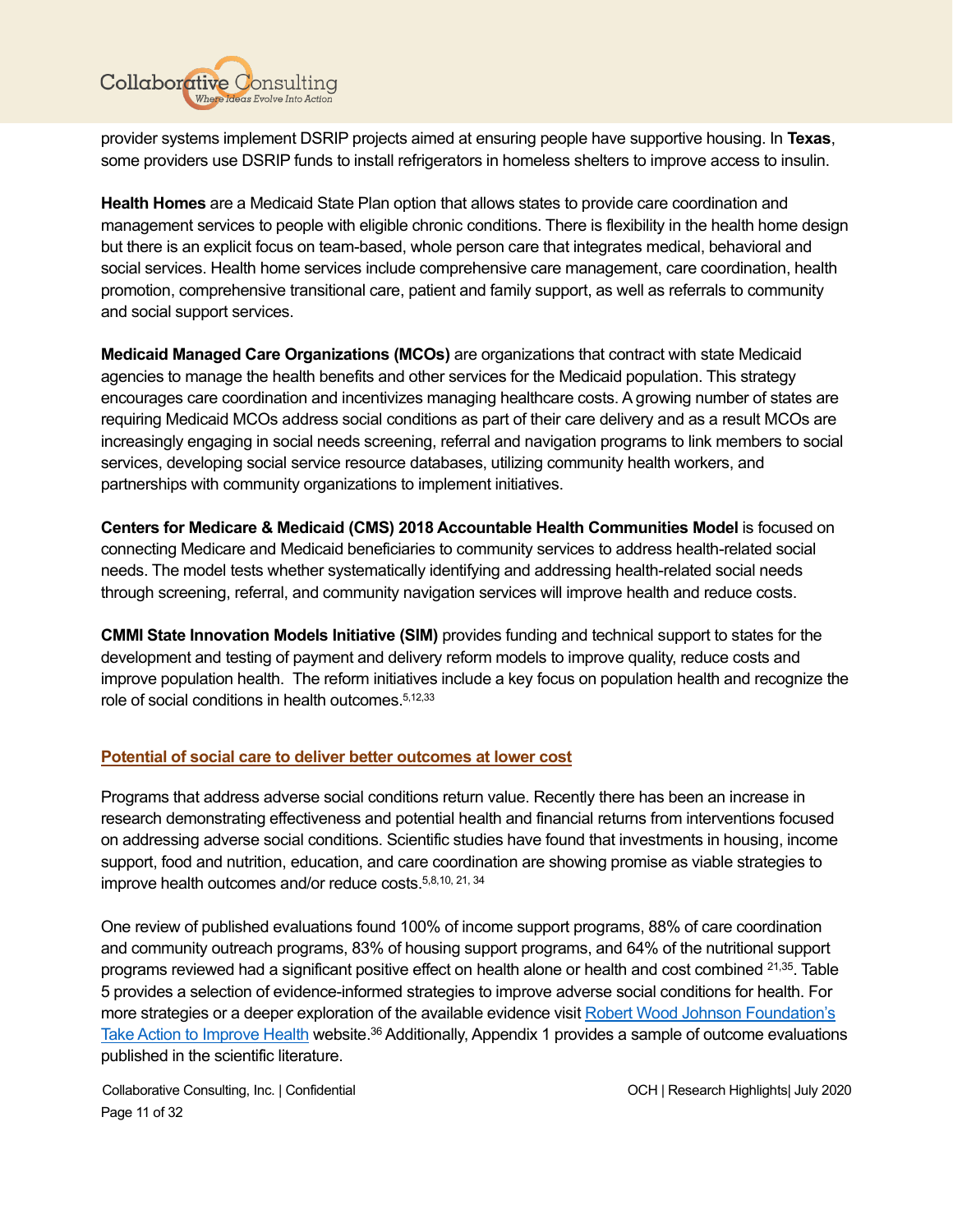

#### Table 5: What Works to Improve Social Conditions for Health<sup>36</sup>

#### **ECONOMIC STABILITY**

# **Housing**

#### *Housing First*

Housing model that provides rapid access to permanent housing along with wrap around support to individuals who are chronically homeless.

**Scientifically supported:** Programs reduce homelessness, increase housing stability, reduce hospital utilization, and improve participant mental health and well-being.

#### *Service-enriched housing*

Housing model to provide permanent rental housing with social services available onsite or by referral, usually for low income families, seniors, veterans, or people with disabilities.

**Some evidence:** Programs reduce homelessness, increase housing stability, reduce hospital utilization, and reduce participants anxiety and mental health conditions**.** 

#### **Income**

#### *Earned Income Tax Credit (EITC)*

Volunteers, professionals, or paraprofessionals help low to moderate income working individuals/families receive refundable earned income tax credits from the government.

**Scientifically supported:** EITC increases employment, income, and financial stability for families. Improves birth outcomes (reducing low birth weight and infant mortality), and improved maternal and child health.

#### *Childcare subsidies*

Working parents or those attending school given financial assistance for childcare.

**Scientifically supported:** Subsidies increase employment and earnings for families. Subsidies are also linked with increased enrollment in higher quality center-based care.

#### **Employment**

#### *Adult Vocational training*

Individuals are supported in acquiring job-specific skills through education, certification programs, or on-thejob training.

**Scientifically supported:** Programs increase participants' employment and earnings.

#### *Youth short-term employment and apprenticeship programs*

Short-term employment opportunities for youth. Students provided professional opportunities combining academic, on-the-job training, or mentorship.

**Some evidence:** Programs increase employment and earnings during participation and decrease arrests for violent crime**.**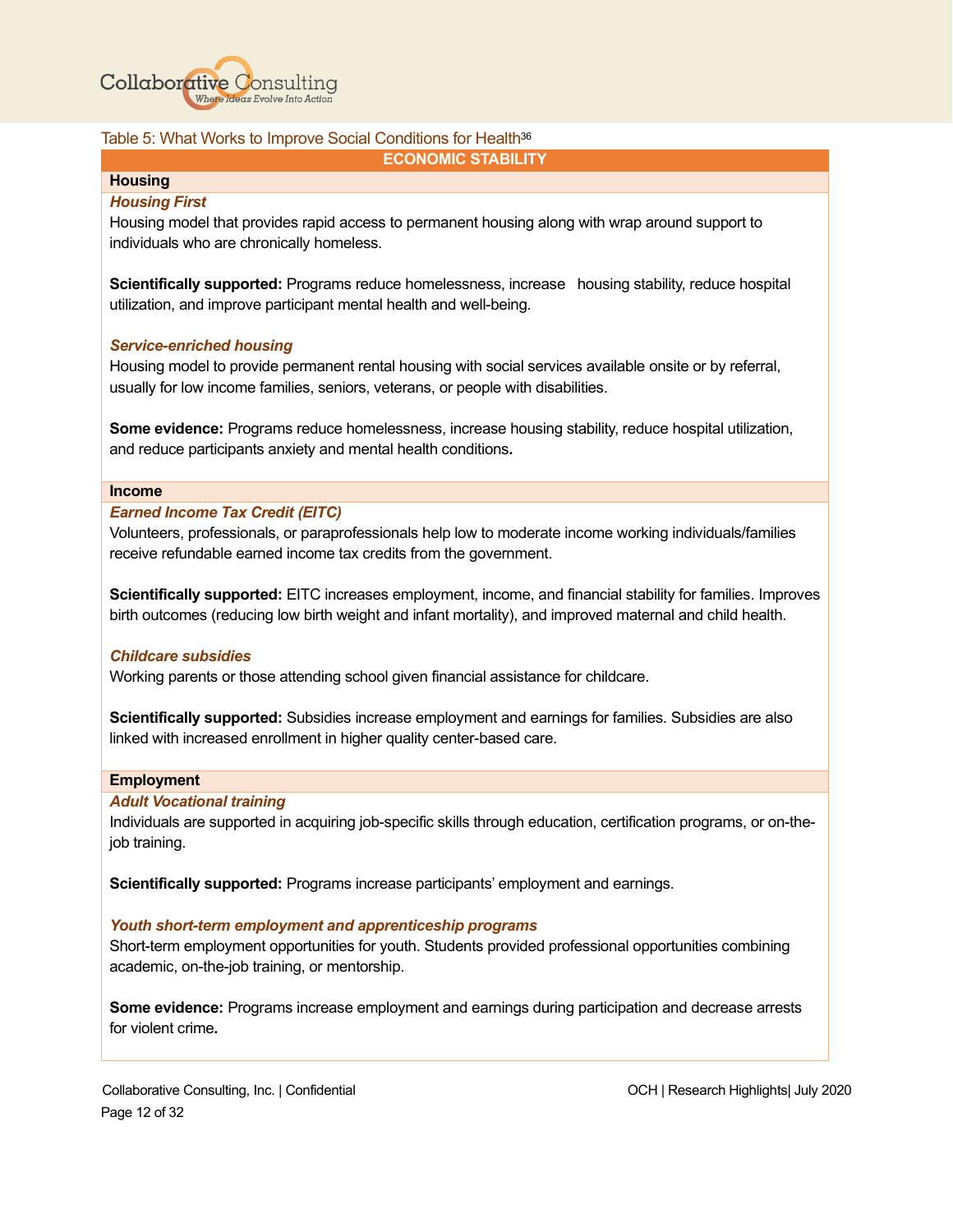

**Expert opinion:** Youth apprenticeship programs are a strategy expected to increase employment and employment skills**.**

#### **Food Security**

#### *Fruit and vegetable incentive programs*

Participants receive matching funds to purchase healthy foods such as fresh fruits and vegetables; often called bonus dollars, market bucks, produce coupons, or nutrition incentives.

**Scientifically supported:** Programs increase affordability, access, purchase, and consumption of fruits and vegetables. Shown to increase the variety of fruits and vegetables purchased as well as dietary intake.

#### *Electronic Benefit transfer payment at farmers markets*

Enable farmers markets to accept EBT- the electronic payment system to issue and redeem Supplemental Nutrition Assistance Program (SNAP).

**Expert opinion:** Early research associates EBT access at farmers markets with increased fruit and vegetable purchases and consumption**.**

#### **NEIGHBORHOOD AND PHYSICAL ENVIRONMENT**

#### **Access to Healthy Food**

#### *School breakfast programs*

Programs that provide students with free nutritious breakfast in cafeteria, hallway carts, or classrooms.

**Scientifically supported:** Programs increase academic engagement and achievement, healthy food consumption, and breakfast nutrition.

#### *School gardens*

Students are supported growing fruit and vegetables at school, usually coupled with nutrition education, taste testing, and food preparation lessons.

**Scientifically supported:** School gardens increase vegetable consumption and willingness to try new vegetables. Also, a recommended strategy to promote healthy eating, improve nutrition, and reduce obesity.

#### *Healthy food in convenience stores*

Local food outlets (corner stores, gas stations, etc.) are encouraged to carry fresh produce and healthy food options. Often coupled with marketing and display support as well as nutrition education to increase demand for healthy food.

**Some evidence:** That fresh produce and other healthy foods in corner stores increases access to, knowledge of, and purchasing of healthy foods and a strategy to prevent obesity.

#### *Nutrition prescriptions*

Patients are provided prescriptions with healthy eating goals and can redeem prescriptions for fruit and vegetables at local markets.

Collaborative Consulting, Inc. | Confidential OCH | Research Highlights| July 2020 Page 13 of 32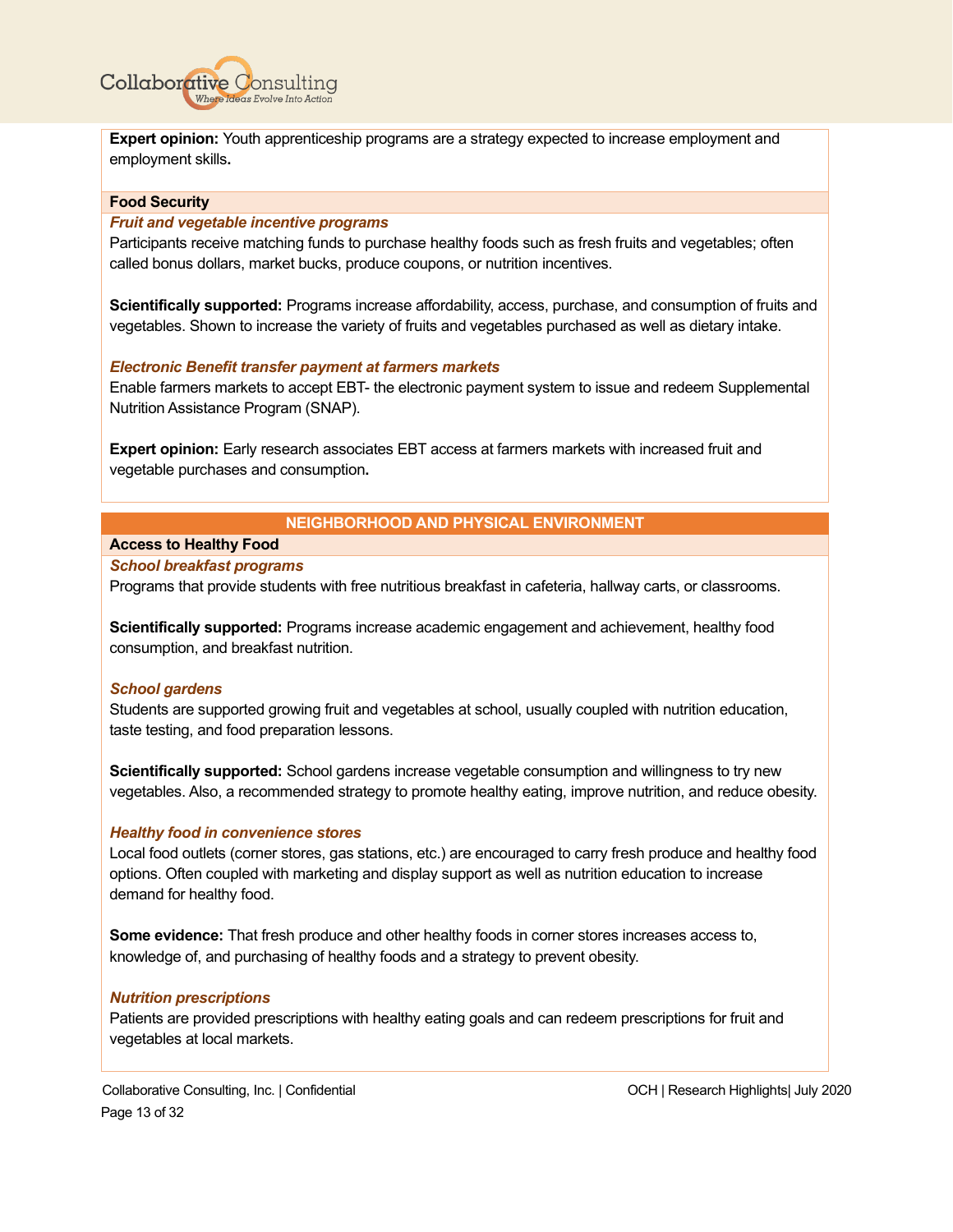

**Expert opinion:** Suggested strategy to increase healthy food and decrease unhealthy food consumption. Subsidies and financial incentives for healthy foods have been shown to increase healthy food purchases**.**

#### **Housing Quality**

#### *Home environment assessments and remediation*

Volunteers, professionals, or paraprofessionals help residents assess and remediate environmental home health risks (e.g., improved ventilation, integrated pest management, and other allergen control efforts).

**Scientifically supported:** Programs encourage behaviors that reduce asthma triggers and allergen exposure, decrease use of urgent care and health care costs, and improve health outcomes.

#### *Housing rehabilitation loans & grants*

Funding is provided primarily to low- or median-income families, to repair, improve, or modernize dwellings and remove health or safety hazards.

**Scientifically supported:** Programs enable home improvements that result in improvements in respiratory outcomes, overall physical and mental health, and well-being measures. Housing improvements have also been shown to reduce absences from school and work, and hospitalizations.

#### **Walkability**

*Complete Streets & streetscape design initiatives*

Enhance street walkability by increasing sidewalk coverage and walkway connectivity, street crossing safety features, and traffic calming measures.

**Scientifically supported:** Streetscape improvements increase physical activity, reduce traffic speed, and increase pedestrian and cyclist safety**.** 

#### *Traffic calming*

Modify the built environment to slow traffic speed and alter patterns via speed humps, pedestrian center crossing islands, roundabouts, etc.

**Scientifically supported:** Traffic calming measures reduce traffic speed, redistribute traffic, increase pedestrian and cyclist safety, and increase bicycling and walking.

#### **EDUCATION**

# **Early Childhood Education and Development**

*Early childhood home visiting programs*

Provide at-risk expectant parents and families with young children information, support, and training regarding child health, development, and care from prenatal through early childhood via home visitors.

**Scientifically supported:** Programs prevent child maltreatment and injury and improve child development. Programs have also been shown to improve birth outcomes, maternal health, parenting behaviors and attitudes, and increase family self-sufficiency.

#### **High School Graduation**

Collaborative Consulting, Inc. | Confidential OCH | Research Highlights| July 2020 Page 14 of 32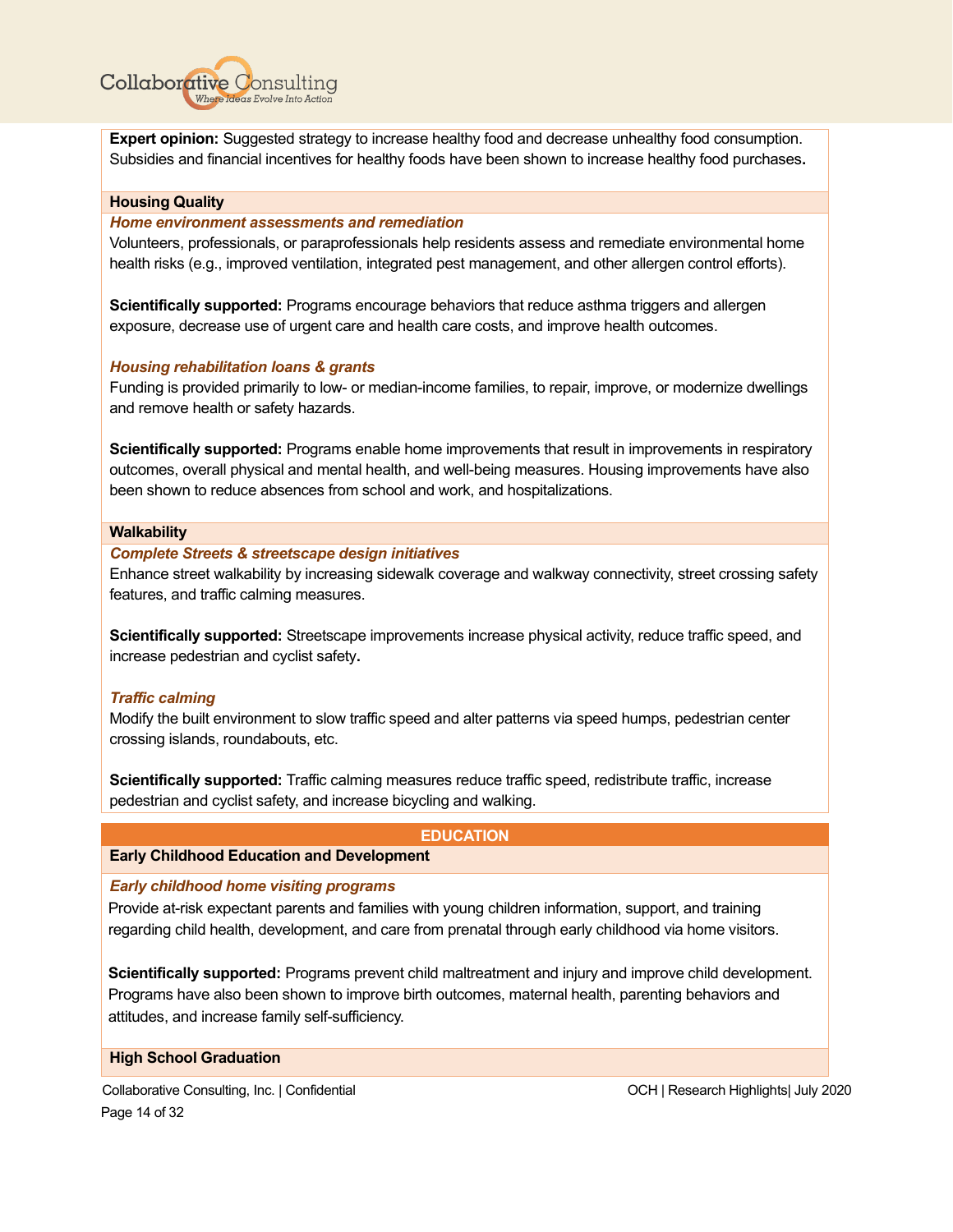

#### *Health career recruitment*

Students from disadvantaged backgrounds are recruited and trained for careers in health fields including providing information about careers in field, classes, practicum experiences, and school admission advising.

**Scientifically supported**: Programs improve participants' academic achievement increasing grades, likelihood of high school graduation, and college or clinical school entry.

#### *Mentoring programs for high school graduation*

Programs that connect at-risk students with trained adult volunteers to provide ongoing guidance for academic and personal challenges.

**Scientifically supported:** Programs for at-risk students improve high school graduation rates.

#### *College access programs*

Help students prepare for college, complete applications, and enroll, especially first-generation applicants and students from low income families.

**Scientifically supported:** Programs increase college enrollment.

#### **HEALTHCARE**

#### **Access to Healthcare**

#### *Rural training in medical education*

Expand medical school training and experiences focused on skills necessary to practice in rural areas.

**Scientifically supported:** Programs increase the number of physicians who choose to practice in rural areas, increasing access to care for rural patients.

#### *School-based health centers*

Provide health care services on school premises to attending students; services provided by nurses, nurse practitioners, or physicians

**Scientifically supported:** Programs increase access to care, improve health outcomes, improve quality of care, and increase academic achievement. Programs are associated with improved quality of care, reduced hospital utilization, increased immunization, and improved health behaviors.

#### *Telemedicine*

Deliver consultative, diagnostic, and treatment services remotely for patients who live in areas with limited access to care; also called telehealth

**Scientifically supported:** Telemedicine increases access to care, especially for individuals with chronic conditions and those in rural areas.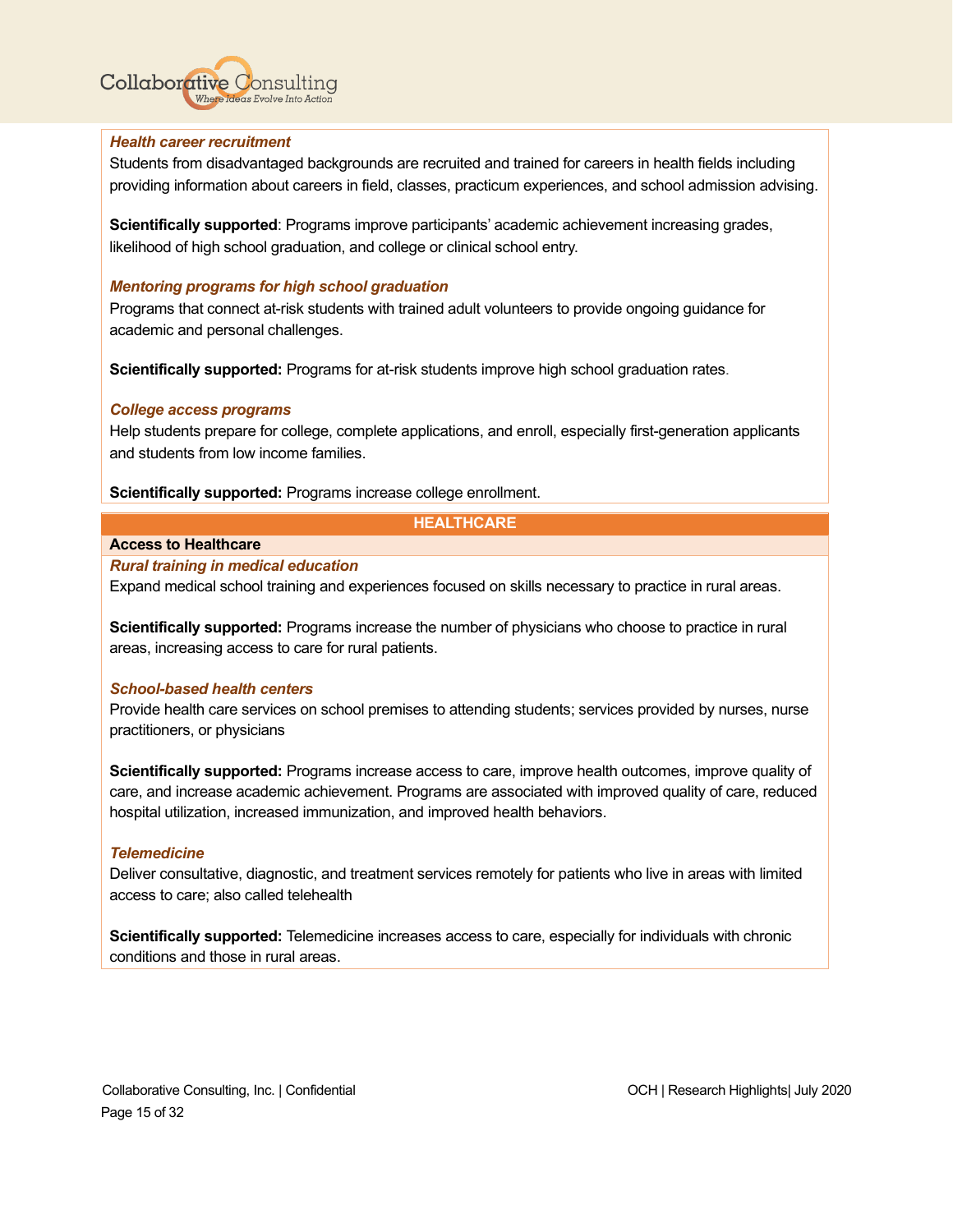

# <span id="page-16-0"></span>**INSIGHTS FROM THE FIELD**

# <span id="page-16-1"></span>**Existing multi-partner initiatives offer insight for the Olympic region**

Multi-partner initiatives addressing adverse social conditions are emerging across the country and offer many ideas to adapt and apply to the Olympic region. There is no standard playbook of how best to improve social conditions in a community. Specific initiatives are often customized to local community needs and context, and as a result vary in scope, scale, and factors addressed. Additionally, interventions can range from action focused on the individuals to action focused on communities. Table 6 provides an example of levels of interventions to address unmet medical transportation needs. Table 7 illustrates a sampling of multipartner initiatives organized by area of focus.

#### Table 6: Sample interventions to address transportation barrier to health care <sup>5</sup>

| <b>Individual</b><br>Awareness |            | Ask people about their transportation needs in the clinical setting                                          |
|--------------------------------|------------|--------------------------------------------------------------------------------------------------------------|
|                                | Adjustment | Reduce the need for in-person care appointments by using other options<br>such as telehealth appointments    |
|                                | Assistance | Provide transportation vouchers so patients can travel to and from<br>appointments                           |
|                                | Alignment  | Invest in community ride-sharing programs                                                                    |
| <b>Community</b>               | Advocacy   | Work to promote policies that fundamentally change the transportation<br>infrastructure within the community |

# Table 7: Multi-sector Interventions to Improve Social Conditions 5,9,19, 32, 36-39

| <b>Intervention Area</b>                    | <b>Interventions</b>                                                                                                                                                                                                                                                                                                                                                                                                                                                   |
|---------------------------------------------|------------------------------------------------------------------------------------------------------------------------------------------------------------------------------------------------------------------------------------------------------------------------------------------------------------------------------------------------------------------------------------------------------------------------------------------------------------------------|
| <b>Screening and</b><br>referrals           | Online community resource libraries that collate available social resources<br>$\bullet$<br>Social needs screening in the clinical settings and referrals to community<br>$\bullet$<br>based social care resources                                                                                                                                                                                                                                                     |
|                                             | <b>Economic Stability</b>                                                                                                                                                                                                                                                                                                                                                                                                                                              |
| <b>Housing</b>                              | Multi-stakeholder collaboratives investing to build affordable housing<br>$\bullet$<br>Housing as healthcare providing target populations with permanent housing<br>$\bullet$<br>and support services<br>Rehabilitation to improve the safety and quality of existing housing stock<br>$\bullet$<br>(energy audits, building inspections, improved ventilation)<br>Advocacy for policies that promote and increase affordable and high-quality<br>$\bullet$<br>housing |
| <b>Employment,</b><br><b>Income Support</b> | Training community members for health careers (medical assistants,<br>$\bullet$<br>medical secretaries, nurses, community health workers)<br>Youth apprenticeship and internship programs in local non-profit or health<br>٠<br>care organizations                                                                                                                                                                                                                     |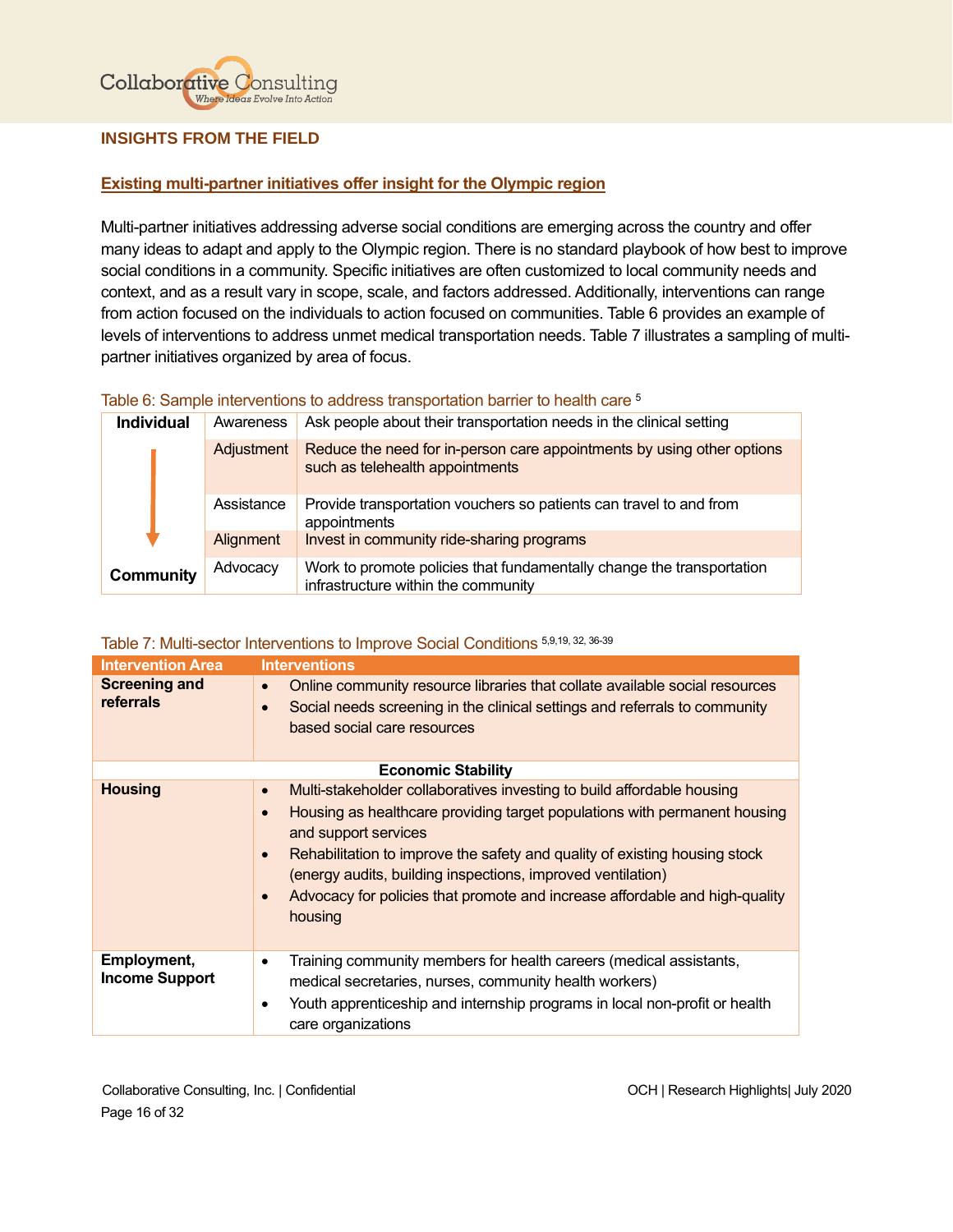

|                                    | Teams helping individuals enroll in government safety net programs (food<br>$\bullet$<br>stamps, WIC, Earned income tax credit)<br>Medical legal partnerships to support patients appeal denials for benefits<br>$\bullet$<br>such as food stamps, disability, insurance<br>Advocacy for policies that expand unemployment insurance, childcare<br>$\bullet$<br>subsidies, and living wage                                                                                                                                               |
|------------------------------------|------------------------------------------------------------------------------------------------------------------------------------------------------------------------------------------------------------------------------------------------------------------------------------------------------------------------------------------------------------------------------------------------------------------------------------------------------------------------------------------------------------------------------------------|
| <b>Food Security</b>               | Food incentive programs that provide vouchers to purchase healthy foods at<br>$\bullet$<br>local food outlets<br>Fresh food carts that travel to neighborhoods to increase access to fresh<br>$\bullet$<br>fruits and vegetables<br>Pop up markets/ food pharmacy at clinical sites<br>$\bullet$<br>Healthy corner/convenience store initiatives to increase availability of fresh<br>$\bullet$<br>produce and healthy food options in local food outlets<br>Advocacy related to food security (federal nutrition programs)<br>$\bullet$ |
|                                    | <b>Neighborhood and Physical Environment</b>                                                                                                                                                                                                                                                                                                                                                                                                                                                                                             |
| Neighborhood<br><b>Environment</b> | Community greening initiatives to convert lots to green spaces or build<br>$\bullet$<br>community gardens<br>Increasing availability of parks and trails<br>$\bullet$<br>Initiatives to improve sidewalks and lighting in neighborhoods<br>$\bullet$<br>Mixed use redevelopment in vacant lots or old big box stores that combines<br>$\bullet$<br>residential, commercial, and recreational areas                                                                                                                                       |
| <b>Transportation</b>              | Free or discounted bus, transit, or taxi vouchers<br>$\bullet$<br>Partnerships with local CBOs that provide transportation<br>$\bullet$<br>Dial-a-ride transit and volunteer ridesharing programs<br>$\bullet$                                                                                                                                                                                                                                                                                                                           |
| <b>Internet</b>                    | Wi-Fi hotspot lending programs to boost internet access<br>$\bullet$<br>Community and municipal owned broadband<br>$\bullet$<br>Wireless internet towers and receiver antennas in place of broadband<br>$\bullet$<br>where fiber network not possible due to terrain or distance between                                                                                                                                                                                                                                                 |

Although initiatives will vary and evolve based on local needs and context, initiatives showing promise share the following common elements:

- Mobilize a broad range of partners,
- Design and partner with the community,
- Utilize an integrator organization to align partners,
- Coordinate funding from multiple sources,
- Invest in data sharing, and
- Take a long-term view.

Collaborative Consulting, Inc. | Confidential **OCH | Research Highlights| July 2020** Page 17 of 32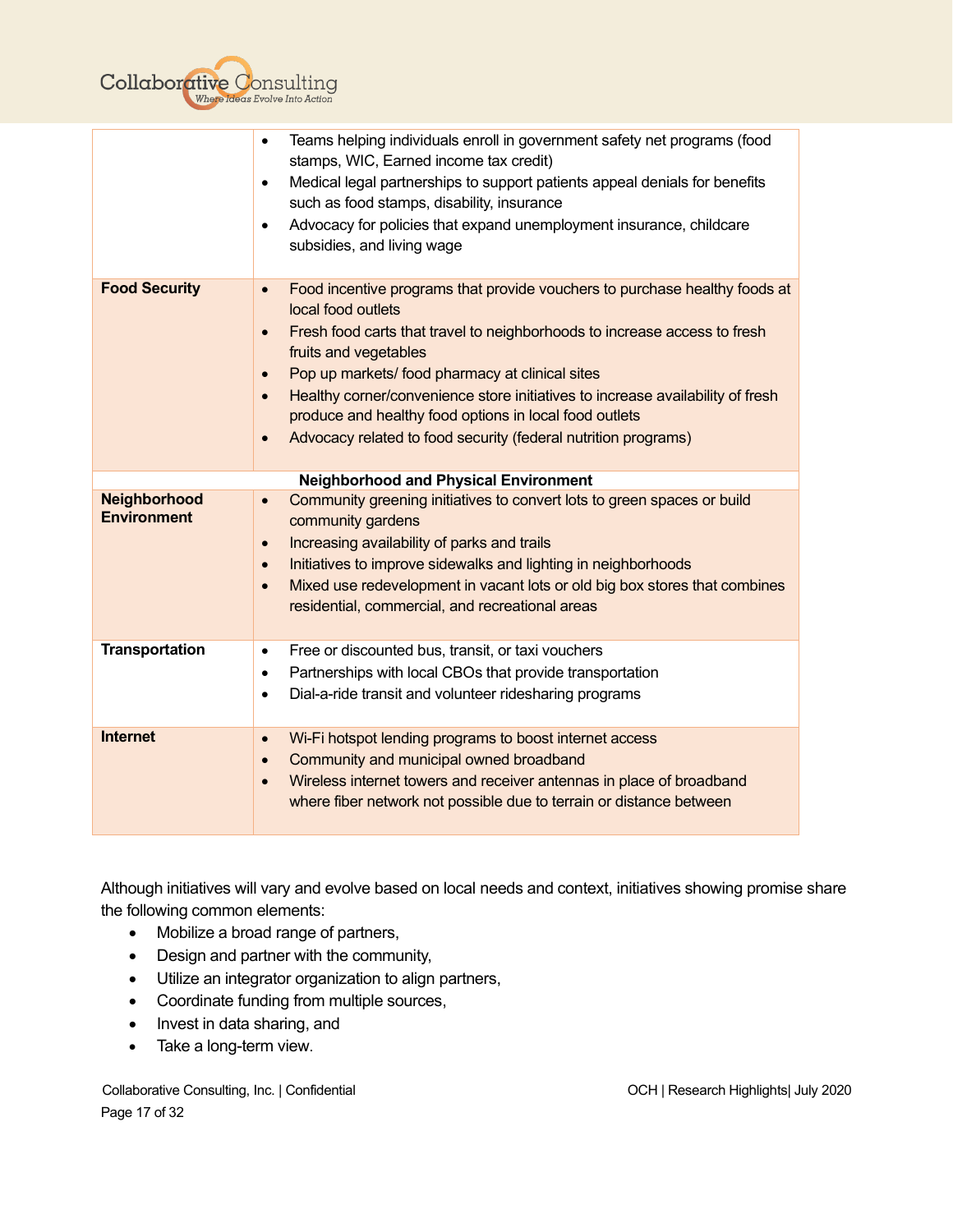

# *Mobilize a broad range of partners*

Adverse social conditions are interrelated and multifaceted. No single organization has the capabilities and authorities necessary to address them alone. Success depends on mobilizing a range of partners. Strategies for partnerships include:

- Align around a shared vision and strategy,
- Establish shared measures,
- Acknowledge and address power differentials,
- Include community members as partners,
- Dedicate time to relationship,
- Establish working groups, and
- Delineate clear and deliberate roles

**Align around a shared vision and strategy** for change before moving into action. Partners establish a common understanding of the problem being addressed, priorities, and strategies for achieving change. Differences are identified, discussed, and resolved before moving into action.

**Establish shared measures**. Shared measures and associated data collection tools are established to capture the impact of the cross -sector work, track progress, and ensure accountability among partners. Aspire to establish innovative measures that go beyond health outcomes and cost effectiveness to capture the full effect of the initiative. Areas of consideration include effects of process on partners and community, community member perspectives on experiencing the intervention and its impact, relationship building, community mobilization and economic development.

**Acknowledge and address power differentials.** Partners acknowledge differentials in power and resources and design processes to facilitate shared and transparent decision making.

**Include members of the community as partners.** Community members and leaders are included as partners in problem identification, solution design, decision making, implementation, and oversight. Initiatives leverage and build on assets and capacities that already exist in the community and strengthen community leadership for sustained change.

**Dedicate time to relationship building.** Building trust and relationships across partners takes time. Time is dedicated to ongoing meetings, communication, and relationship building opportunities allowing partners to develop and appreciate a common motivation for the work, build experience and processes for working together, develop shared approaches and vocabulary, and promote trust.

**Establish working groups** small groups of people who champion and lead the work from each partnering organization.

**Delineate clear and deliberate roles** among team members to push work forward. 6,30,39-48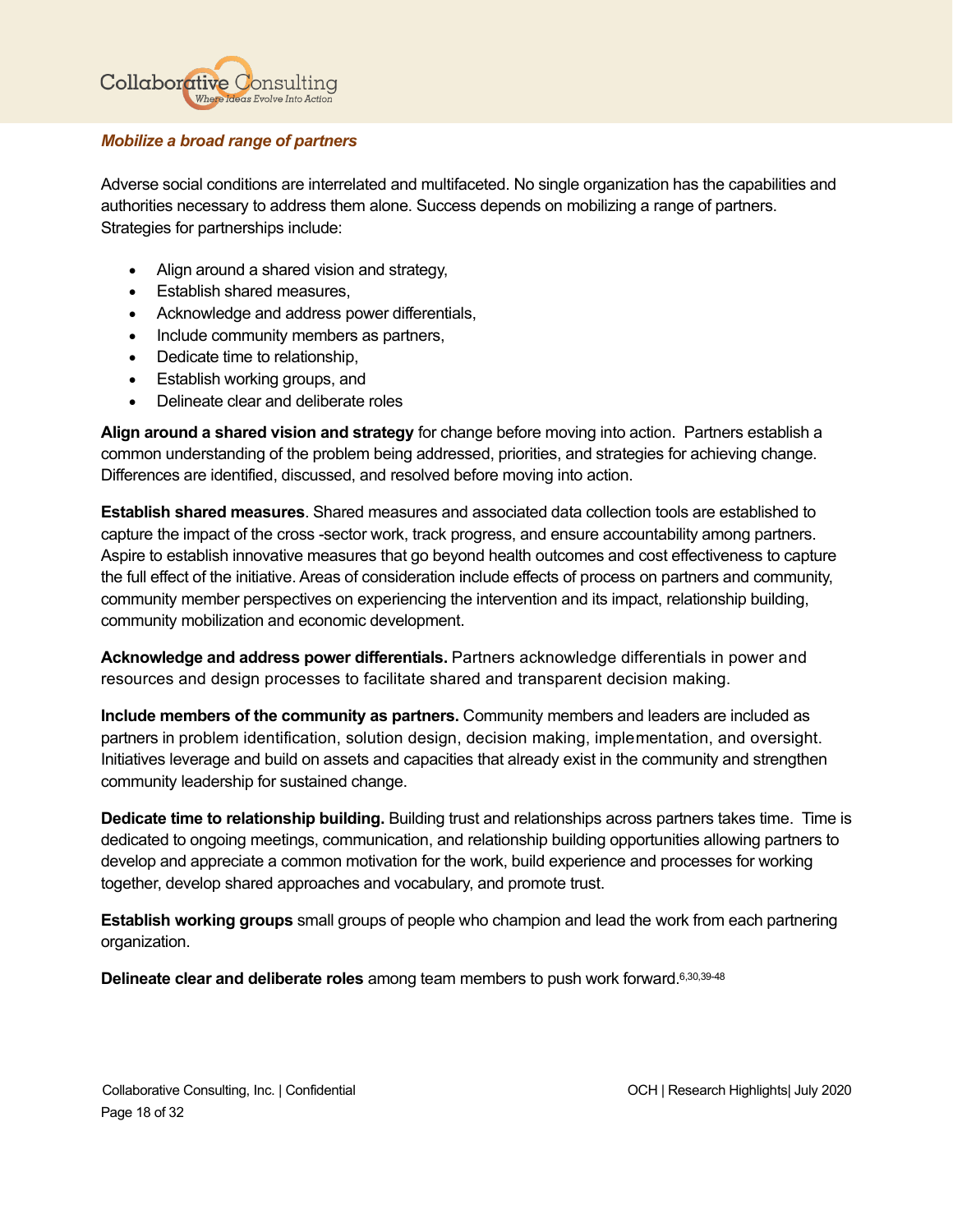# **Collaborative Consulting** Where Ideas Evolve Into Action

# *Utilize an integrator organization*

Partnerships are critical and they are difficult to establish and maintain. It takes time, effort, and resources. It also often involves navigating differences in goals and incentives; asymmetries in power and resources; and cultural and organizational differences. Successful initiatives often utilize a credible integrator organization that bring partners together and align work. The integrator provides infrastructure to manage cross partner work including facilitating shared vision and strategy, enabling shared decision making, providing communication and relationship building support; establishing data collection and reporting infrastructure; and monitoring and maintaining momentum of progress. 6,30,39-48

# **Healthcare Anchor Network**

*Collaboration of 45 healthcare systems supported and coordinated by an integrator organization.*

The healthcare anchor network is a national collaboration of more than 45 leading healthcare systems building more inclusive and sustainable local economies by harnessing their economic power to benefit the long-term health and well-being of the communities they serve. Anchor strategies include inclusive, local hiring and internal workforce development; place-based investing; and local purchasing. The Healthcare Anchor Network helps partners rapidly and effectively advance an anchor mission approach within their institutions, their communities, and within the healthcare sector.

The healthcare anchor network is supported and coordinated by the integrator organization The Democracy Collaborative; they provide a full-time team dedicated to creating productive opportunities for anchor institutions to work together. A platform is provided for the network where member institutions can connect and share with peers; design shared solutions; access and learn from collated evidence base, tools, strategies, and case studies; and build a shared policy and advocacy agenda around addressing upstream social determinants of health.

# *Design and partner with community*

Initiatives that aim to address adverse social conditions are more effective if conducted with the community and reflect the perspectives, preferences, and decision-making of individuals and communities most affected. Oftentimes individuals who are most affected have little voice in design, decision making, and implementation of interventions. Achieving partnership with a community is an ongoing process of identifying constituents; inviting underrepresented to the process; repairing and building trust; and building inclusion and shared influence into all processes. Strategies to foster partnership with communities include:

- Commit to and invest in ongoing, long-term community engagement.
- Take time to listen to and learn from community members.
- Incorporate trust building and relationship repair as part of the process.
- Focus on priorities identified by the community.
- Identify and build upon strengths, assets, and solutions that already exist in the community.
- Incorporate community capacity and power building as initiative goals and measures.
- Implement transparent decision making and conflict resolution processes. 30,41,46-49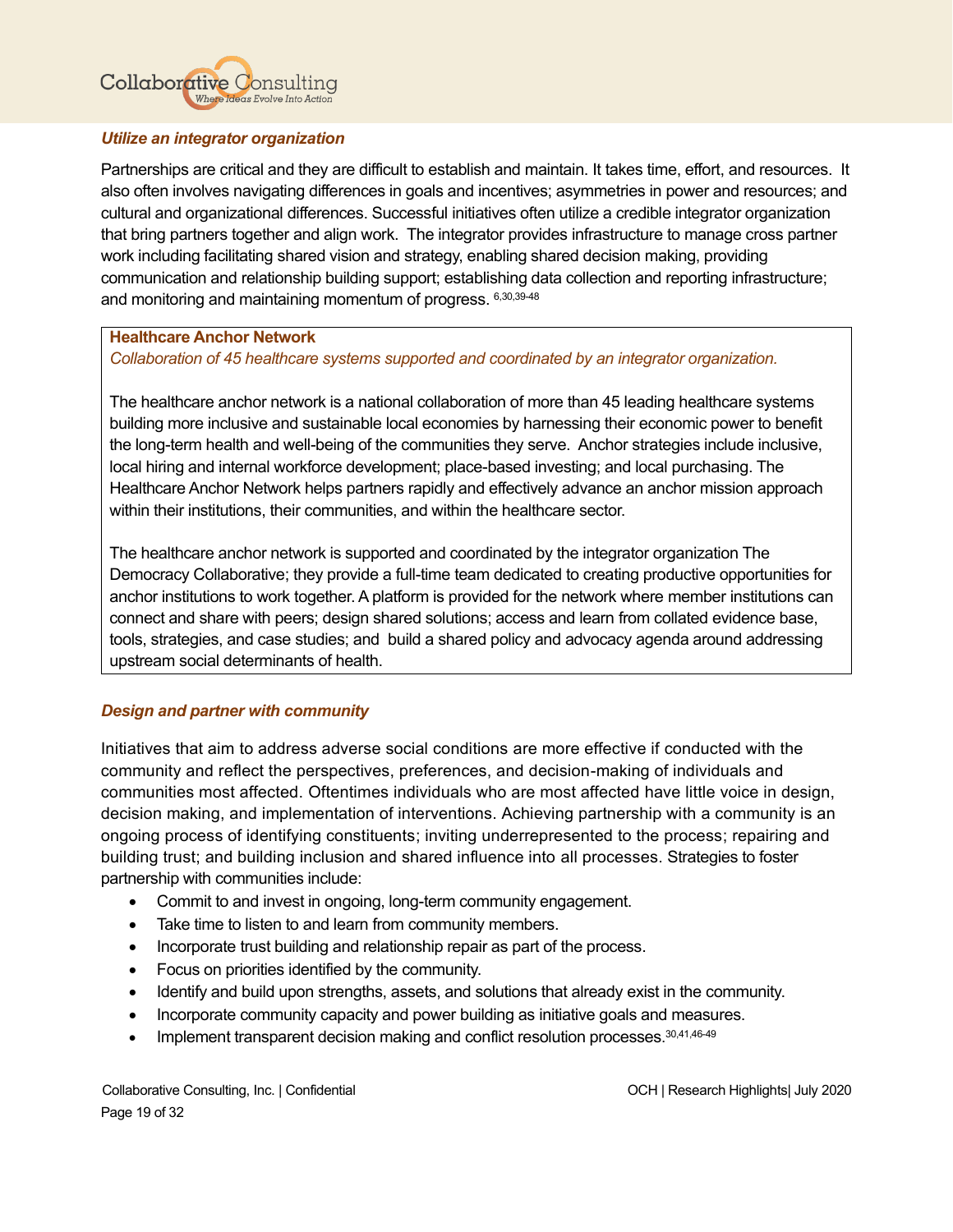

# **Community Outreach & Patient Empowerment (COPE)**

*Native-controlled non-profit focused on healthy, prosperous, and empowered American Indian/Alaska Native communities.* 

COPE believes that the power to overturn long-standing, historical health inequalities lies inherently in Native communities themselves. Their mission is based on investing in community resources and aligning their work with the vision of tribal leadership. A wide range of programs have been implemented in partnership with community including fruit and vegetable prescription program, health Navajo stores initiative to increase fruit and vegetables and traditional foods in convenience stores and trading posts, connecting local growers to markets, youth leadership and power building, culturally appropriate health education, and community health representative training and outreach program.

# **Thrive Allen County**

*Rural health advocacy organization- mobilizing community to improve community health, healthcare access, and economic development.*

Thrive Allen County is the largest and most prominent rural health advocacy organization in Kansas. The Thrive coalition plays a key role in the county's community improvement journey by catalyzing efforts to improve healthy lifestyles, health care access, and economic development and serving as a connector across efforts. Their work is based in building public and political will and marshalling resources to meet community needs. Initiatives are resident identified and implemented through community mobilizing. Successes include improving healthcare and food access, increasing availability of trails and parks, and establishing statewide rural advocacy coalition to ensure rural voices have a seat at the legislative table.

# *Coordinate funding from multiple sources*

Adequate and sustainable funding is often the most noted challenge for initiatives. Social services funding is often less and delivered through a fragmented patchwork of federal, state, local, and philanthropic sources incentivizing short-term narrowly focused interventions. Additionally, it is difficult to determine return on investment (ROI) due to: short funding cycles mis-matched to longer time horizons necessary to see returns; investments in upstream interventions made by one sector accruing savings or benefits to another sector; lack of accounting for spillover impacts beyond the institution implementing the intervention. Strategies to achieve sustainable financing include:

- Leverage multiple funding streams in a pooled financial model,
- Pursue multiple funding sources,
- Capture soft ROI, and
- Capture and reinvest savings into initiatives.

**Leverage multiple funding streams into a pooled financial model:** Create a common larger pool of funds that multiple sectors and partners contribute towards coordinated impact on a shared goal. Appendix 2 highlights some mechanisms to achieve larger buckets of funds for initiatives.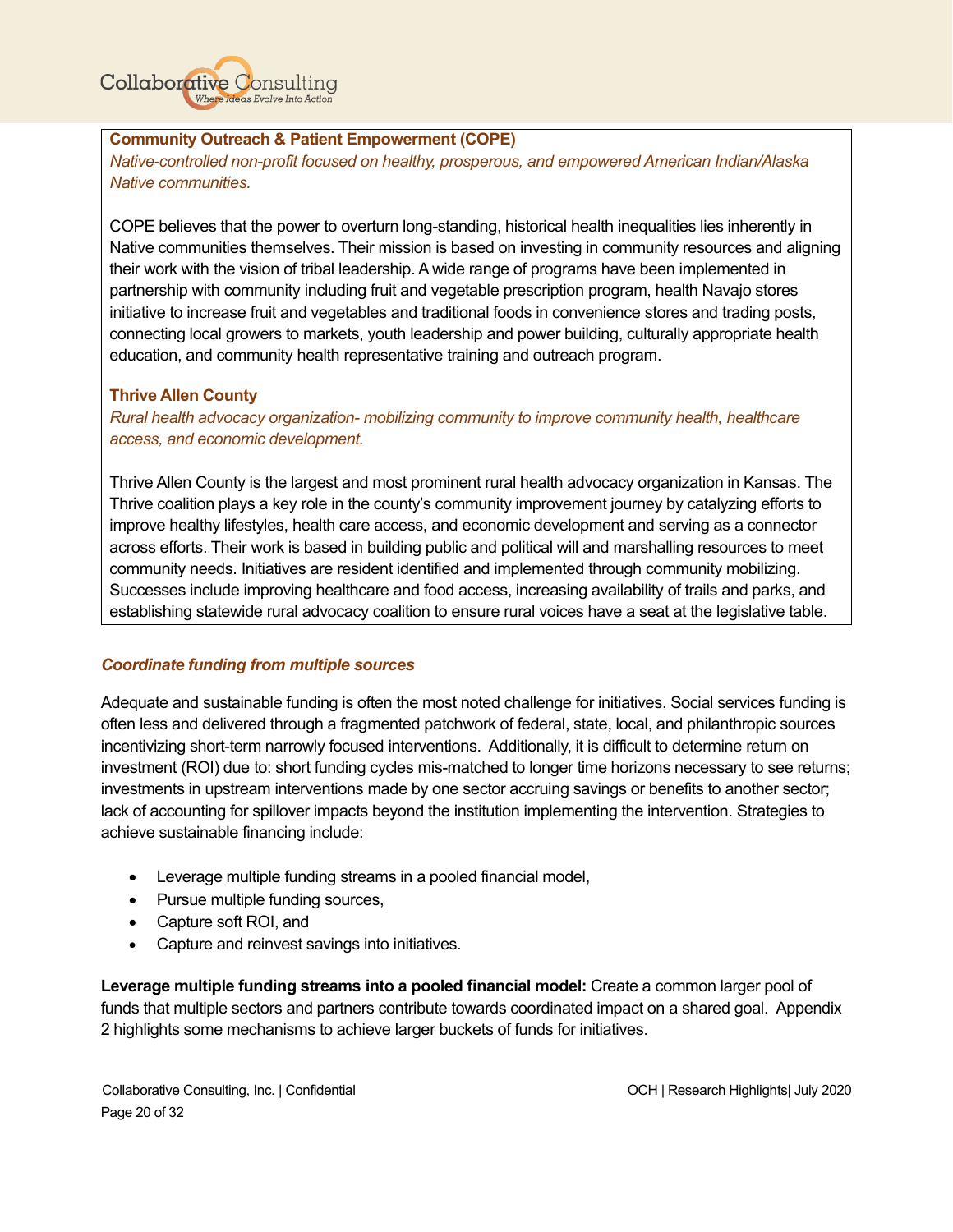

**Pursue multiple funding sources:** Identify and pursue a range of funding sources including motivated investors (health payers, local government, philanthropy, private investors). Multiple sources increase sustainability by decreasing dependence on any single funder. Appendix 2 highlights potential funding sources.

**Capture 'soft' return on investment:** Soft ROI are the range of benefits that could accumulate to initiative collaborators that are not easily quantified in dollar terms. These soft returns include benefits such as improved connection to the communities for health systems or payers, improved collaboration and relationships among partners, positive public relations and organizational reputation in the community, improved morale and organizational culture. Capturing and sharing soft ROI as a measure of success can be a powerful driver in initial investment and partner participation.

**Capture and reinvest savings into initiatives:** A portion of savings resulting from more efficient care and improved health are reinvested in efforts to address upstream efforts to further improve health creating a reinforcing loop of improved health and savings. 8, 12, 18, 33, 35, 50-52

**Housing is Health Initiative** *Six health systems to pool resources to build affordable housing.*

Central City Concern is a non-profit focused on homelessness, poverty, and addiction in Portland, OR. The organization brought together six health care systems to pool resources and invest in affordable housing and support services. The six partners have pooled their community benefit dollars to invest \$21.5 million dollars in three affordable housing developments each serving a specific population.

# *Invest in Data Sharing*

Data and technology play an integral in interventions; they provide infrastructure to identify top social risk factors, populations for intervention, and referral resources; coordinate services between partners; and assess shared outcomes and progress. Many communities, however, lack the data infrastructure and data sharing ability necessary to support their efforts. Partners are limited by lack of social needs data being collected as well as technical, financial, and legal barriers to data sharing. Integrating data can be expensive, time consuming and prevented by real or perceived legal barriers. Strategies to improve data sharing include:

- Incorporate data sharing as a key component of the partnership.
- Spend time identifying and developing shared data goals.
- Identify a limited set of data fields necessary to start and incorporate into partner data systems.
- Co-design data sharing scope and workflows; include these in data sharing agreements.
- Provide resources and guidance to address real and perceived legal barriers. 5,6,12, 18, 30, 41, 45, 53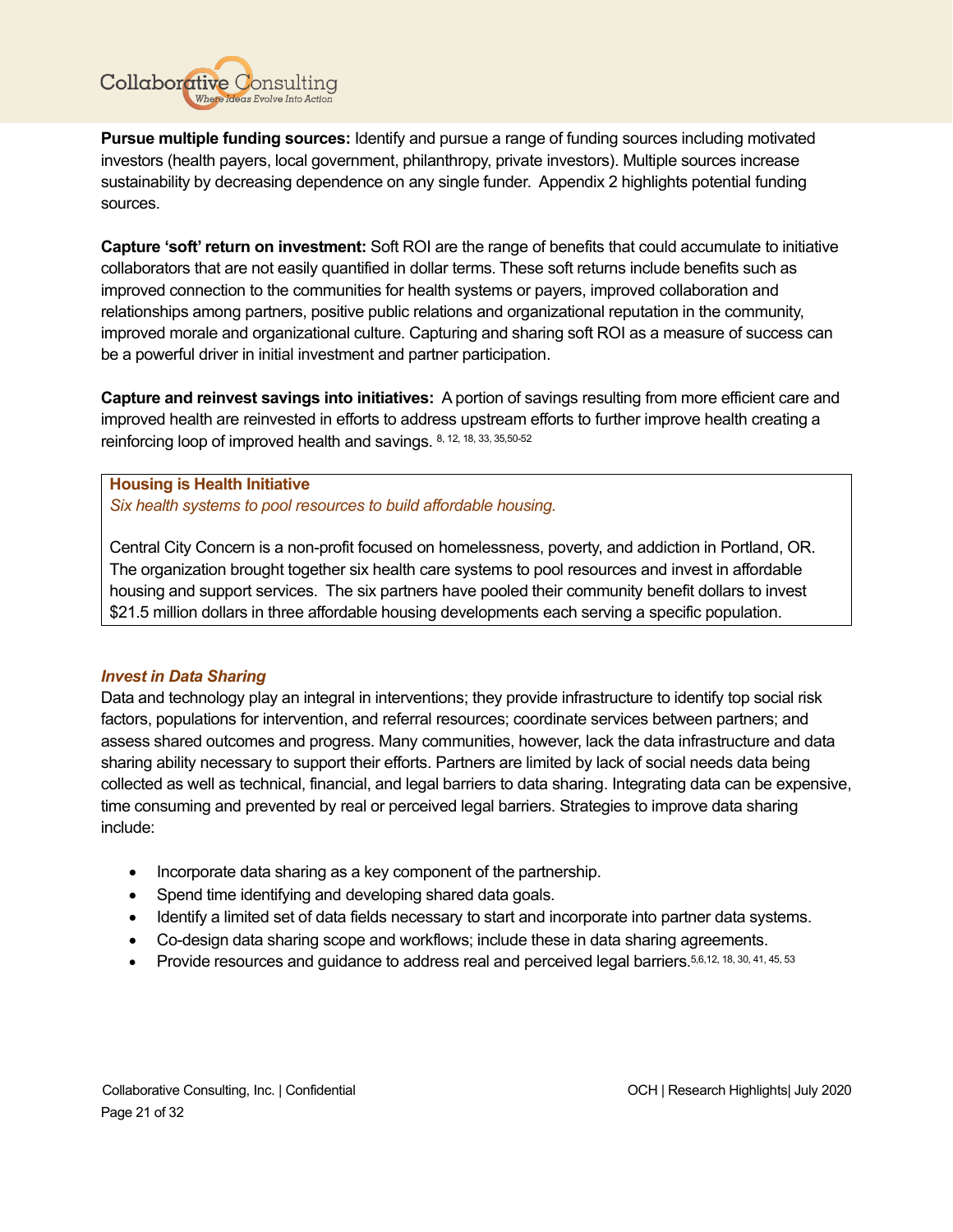

# **Camden Coalition of Healthcare Providers**

#### *Non-profit focused on integrating medical and social care. Integrated data is core to their approach*

Camden Coalition of Healthcare Providers is a multidisciplinary non-profit in Camden, NJ that develops person centered programs and models of care that address medical and social barriers to health. The Coalition coordinates a portfolio of local interventions including care management, Housing First, a medical legal partnership, social needs screening and navigation, etc. Core to their approach is using real-time integrated data, community engagement, and convening to inform programs aimed at care redesign. The partnership consists of 20 local non-profits, 4 hospitals, primary care offices, and FQHCs.

The organization established and manages a regional Health Information Exchange (HIE) that provides integrated data to local providers. The HIE is a backbone to care redesign and is used to identify social risk factors in communities, populations for intervention, individuals to enroll in programs, monitor progress, and coordinate services between community and clinical partners. Over 30 sites contribute data to and use the HIE including hospitals, primary care, labs, jails, and other healthcare facilities.

#### *Take a long-term view*

Upstream adverse social conditions are not easily solved with short-term, narrowly focused, one-off interventions. Improving social conditions requires long-term commitment and action. Initiatives can take years or decades to show measurable impact, timeframes that are often at odds with investor and partner expectations. Strategies that help initiatives commit to long-term action include:

- Develop and share narratives that articulate lasting impact, change sought, and progress.
- Develop a portfolio of initiatives aimed at desired change; innovate and adjust as evidence evolves.
- Think of and plan for initiative in phases.
- Embed and embrace learning, iteration, and flexibility into processes and structures.
- Establish short and medium-term objectives that build into the longer-term goals. Track progress along the way to bolster momentum and sustained investment for the long-term. 39, 41, 46, 48

#### **ProMedica**

*Community-based anchor institution on 10-year journey to shift from healthcare to integrated health and wellness.*

ProMedica has embraced their role as a community-based anchor institution and have been on a 10-year journey to shift their focus from healthcare to integrated health and wellness. In addition to providing traditional healthcare services, they implement a portfolio of broad-based, multifaceted initiatives aimed at improving employment, education, food security and housing in the communities they serve. They take an "all-in" approach to addressing adverse social conditions; connecting traditional interventions like food clinics to strategies that build community wealth such as establishing a grocery store in an areas lacking affordable healthy food and connecting this to employee training programs. Interventions focus on healthy food access, neighborhood improvement, community wealth building, employment.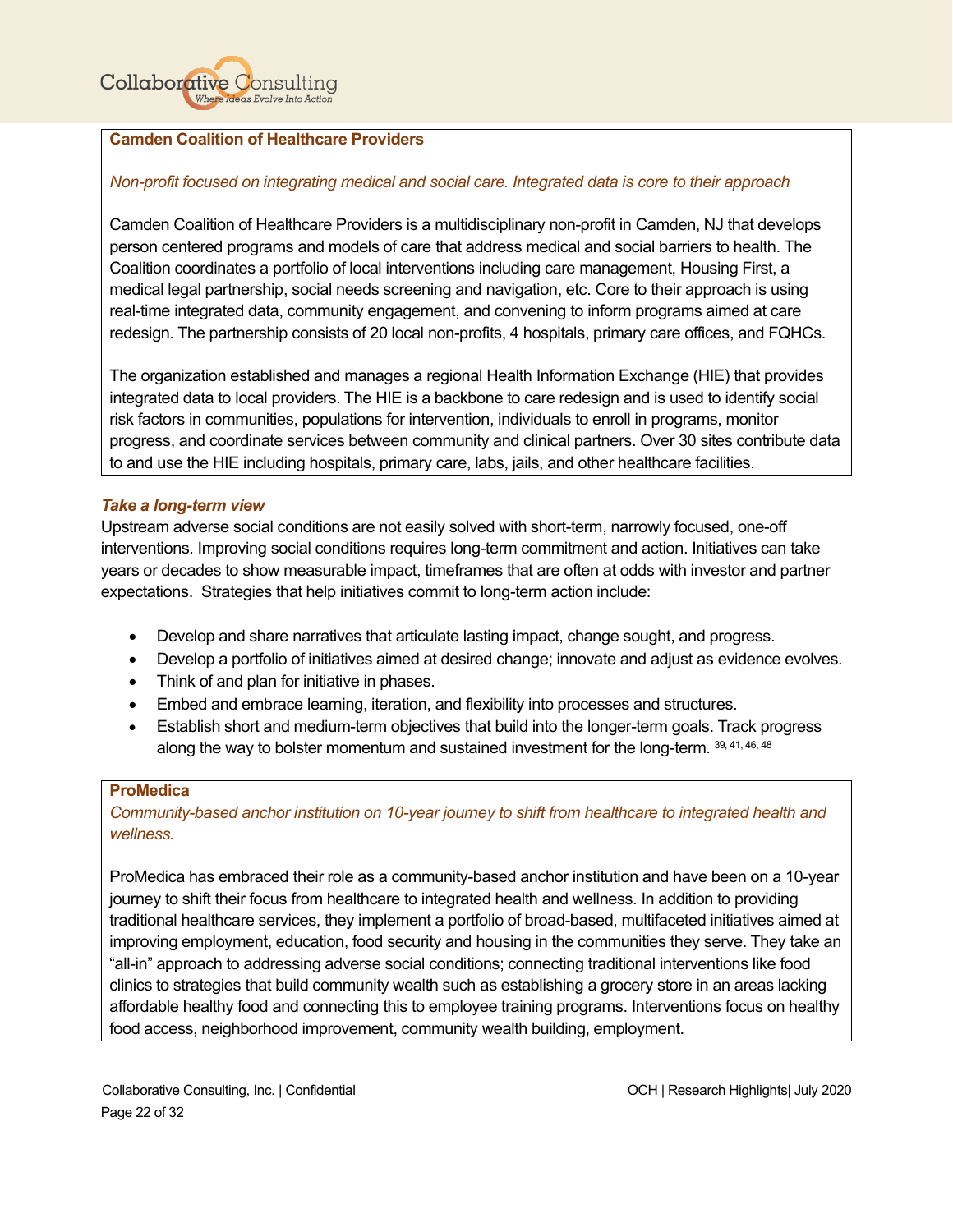

|                                         | $\mathsf{A}\mathsf{p}\mathsf{p}\mathsf{e}\mathsf{p}\mathsf{u}\mathsf{u}\mathsf{r}$ . Additional development of substituting $\mathsf{a}\mathsf{p}\mathsf{u}\mathsf{u}\mathsf{u}\mathsf{u}\mathsf{r}$                                                                                                                                                                                                                                                                                                                                                                                                                                                                                                                                                                                       |
|-----------------------------------------|--------------------------------------------------------------------------------------------------------------------------------------------------------------------------------------------------------------------------------------------------------------------------------------------------------------------------------------------------------------------------------------------------------------------------------------------------------------------------------------------------------------------------------------------------------------------------------------------------------------------------------------------------------------------------------------------------------------------------------------------------------------------------------------------|
| <b>Intervention Area</b>                | <b>Intervention Description &amp; Outcomes</b>                                                                                                                                                                                                                                                                                                                                                                                                                                                                                                                                                                                                                                                                                                                                             |
| Income support,<br><b>Food security</b> | <b>Economic Stability</b><br>Women, Infants, and Children (WIC) (nationwide)<br>Federal supplemental nutrition program<br><b>Outcomes:</b><br>Reduced rates of low birth weight and preterm birth<br>Increased child immunization rates                                                                                                                                                                                                                                                                                                                                                                                                                                                                                                                                                    |
| Income support,<br><b>Food security</b> | Food Prescription Pilot Program (Pasadena, TX)<br>Intervention: Participants screened and recruited at school-based health clinics and<br>FQHC, eligible participants provided with food prescription for 30 pounds of a variety<br>of fresh produce plus four healthy, nonperishable food items every 2 weeks. This<br>was coupled with nutrition education.<br><b>Outcomes:</b><br>Participants reported a reported a 94.1% decrease in the prevalence of food<br>$\bullet$<br>insecurity<br>99% of participants reported eating "all" or "most" of the food provided<br>$\bullet$<br>Program costs were \$12.20 per participant per redemption<br>$\bullet$<br>Interviews revealed that providers and participants felt the program was well<br>$\bullet$<br>received and highly needed |
| <b>Income support</b>                   | <b>Great Smoky Mountains Study (North Carolina)</b>                                                                                                                                                                                                                                                                                                                                                                                                                                                                                                                                                                                                                                                                                                                                        |
|                                         |                                                                                                                                                                                                                                                                                                                                                                                                                                                                                                                                                                                                                                                                                                                                                                                            |
|                                         | Intervention: Income supplements to American Indians from casino revenue<br><b>Outcomes:</b><br>Improved mental health outcomes in adolescence that persisted through<br>$\bullet$<br>adulthood<br>Increased education and<br>$\bullet$<br><b>Reduced criminal offenses</b><br>$\bullet$                                                                                                                                                                                                                                                                                                                                                                                                                                                                                                   |
| <b>Housing</b>                          | Housing for Health (Los Angeles, CA)<br><b>Intervention:</b> Permanent supportive housing initiative in Los Angeles, implemented                                                                                                                                                                                                                                                                                                                                                                                                                                                                                                                                                                                                                                                           |

# <span id="page-23-0"></span>**Appendix 1: Addressing adverse social conditions evidence snapshot** 19, 21, 35, 54-56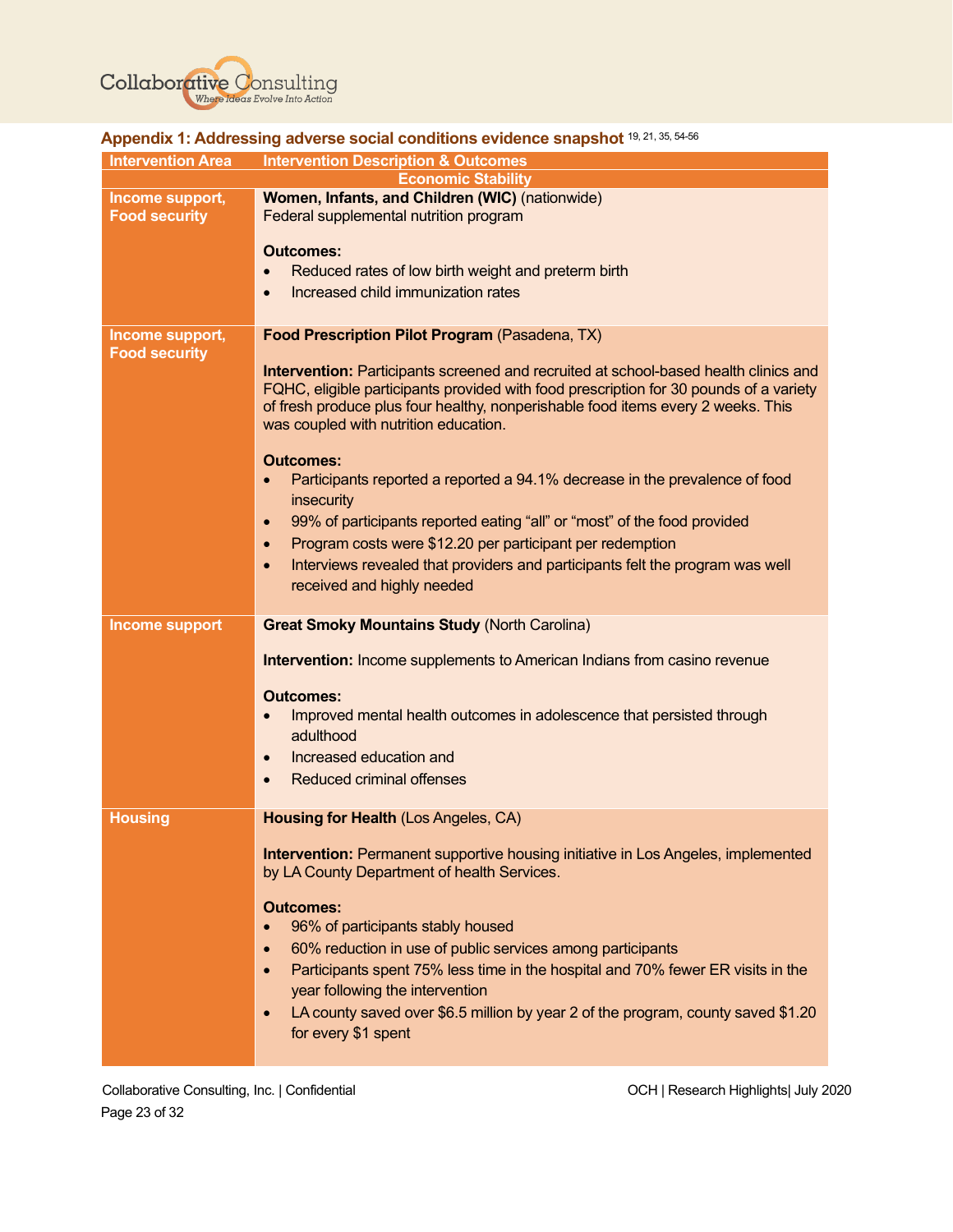# **Collaborative Consulting**

| <b>Housing</b>                                      | <b>Housing First Initiative (Seattle, WA)</b>                                                                                                                                       |
|-----------------------------------------------------|-------------------------------------------------------------------------------------------------------------------------------------------------------------------------------------|
|                                                     | Intervention: Housing for people experiencing chronic homelessness and severe<br>alcohol programs                                                                                   |
|                                                     | <b>Outcomes:</b>                                                                                                                                                                    |
|                                                     | \$29,388 per person per year in net savings.                                                                                                                                        |
|                                                     | After 6 months, there was a 53% in health care and public service costs for                                                                                                         |
|                                                     | housed participants relative to wait-list controls<br>Significant reductions in alcohol consumption by participants                                                                 |
|                                                     | Emergency detoxification services declined by 87%, incarceration declined by<br>$\bullet$                                                                                           |
|                                                     | 52%                                                                                                                                                                                 |
|                                                     | <b>Neighborhood and Physical Environment</b>                                                                                                                                        |
| <b>Access to healthy</b><br>food,                   | <b>Health Center Based Community Supported Agriculture (Massachusetts)</b>                                                                                                          |
| <b>Food security</b>                                | Intervention: Participants received subsidized community-supported agriculture                                                                                                      |
|                                                     | membership (which provided a weekly farm produce pickup at a community health                                                                                                       |
|                                                     | center in central MA. Controls received healthy eating information and financial<br>incentive equal to CSA amount.                                                                  |
|                                                     |                                                                                                                                                                                     |
|                                                     | <b>Outcomes:</b>                                                                                                                                                                    |
|                                                     | Intervention group significantly improved their average health eating index<br>score, relative to the control group                                                                 |
|                                                     | Food insecurity was lower in the intervention group<br>$\bullet$                                                                                                                    |
|                                                     |                                                                                                                                                                                     |
| <b>Housing quality,</b><br><b>Care coordination</b> | Boston Children's Hospital Community Asthma Initiative (Boston, MA)                                                                                                                 |
|                                                     | Intervention: Multi-disciplinary coordinated disease management program. A                                                                                                          |
|                                                     | bundle of asthma prevention measures including nurse home visits, home<br>inspections for mold and pests, cleaning to remove mold and pests.                                        |
|                                                     |                                                                                                                                                                                     |
|                                                     | <b>Outcomes:</b>                                                                                                                                                                    |
|                                                     | Reductions in asthma-related hospitalization and ED visits                                                                                                                          |
|                                                     | Reductions in missed school days (children) and lost workdays (parents)<br>$\bullet$<br>Savings of \$83,863 in first 3 years, \$215,000 when adding in benefits due to<br>$\bullet$ |
|                                                     | reductions in school and workdays missed                                                                                                                                            |
|                                                     |                                                                                                                                                                                     |
| <b>Housing quality</b>                              | <b>Green Health Housing Renovation (Washington, D.C.)</b>                                                                                                                           |
|                                                     | Intervention: Housing Improvements that include integrated design, location and                                                                                                     |
|                                                     | neighborhood fabric, site, water conservation, use of sustainable materials, and                                                                                                    |
|                                                     | healthy living environments.                                                                                                                                                        |
|                                                     | <b>Outcomes:</b>                                                                                                                                                                    |
|                                                     | Improvements in self-reported health in adults                                                                                                                                      |
|                                                     | Significant improvements in water/ dampness problems, cockroaches and<br>$\bullet$<br>rodents, and reduced pesticide use                                                            |
|                                                     | <b>Education</b>                                                                                                                                                                    |
|                                                     |                                                                                                                                                                                     |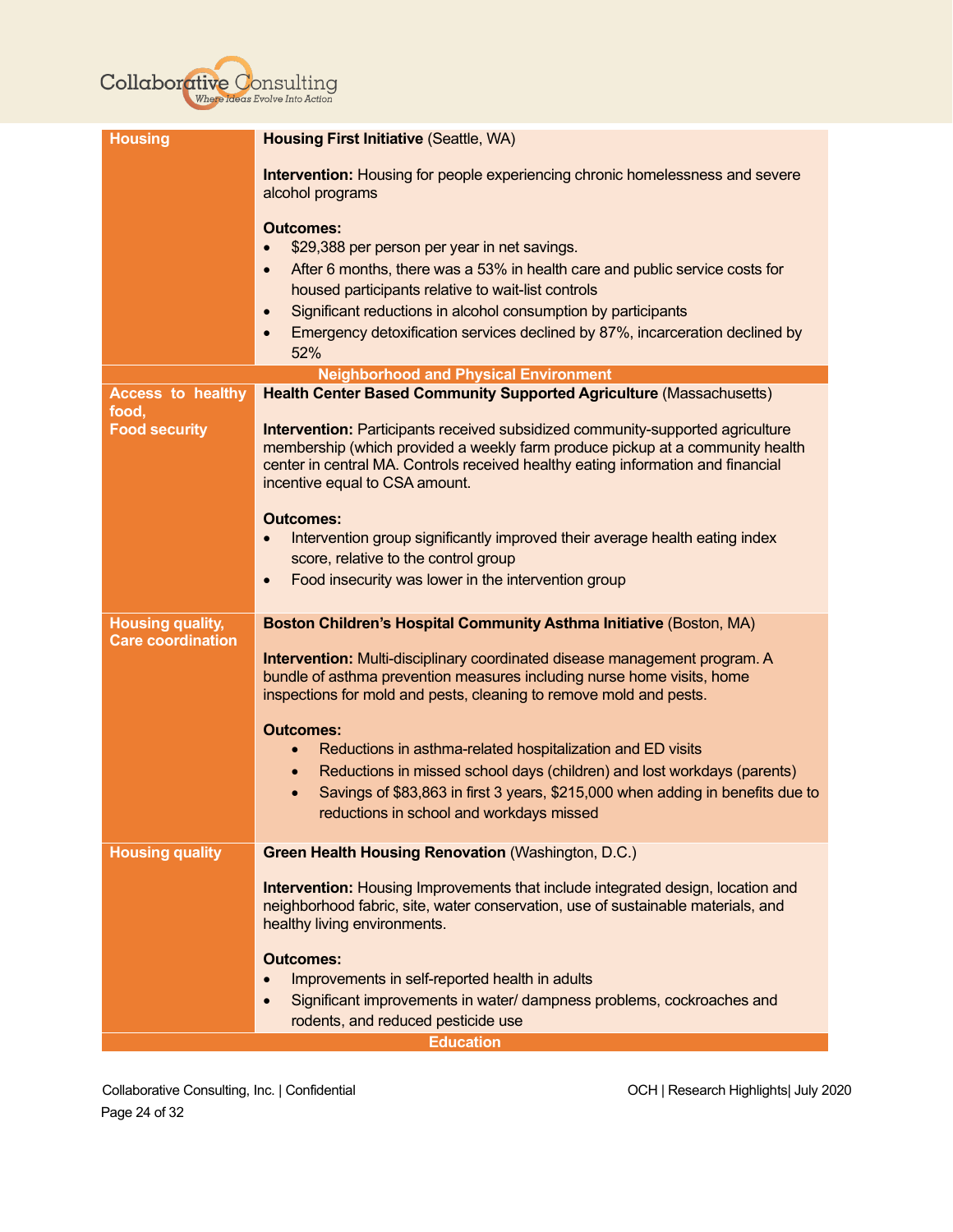

| <b>Nurse Family Partnership (nationwide)</b>                                                                                                                                                                               |
|----------------------------------------------------------------------------------------------------------------------------------------------------------------------------------------------------------------------------|
| <b>Intervention:</b> Early childhood home visitation program targeting low-income first-<br>time mothers, beginning during pregnancy and continuing through 2 years, focused<br>on mother's health and child's development |
| <b>Outcomes:</b><br>Reductions in all-cause mortality among mothers<br>Reductions in preventable mortality in children                                                                                                     |
| Improved cognitive development<br>Reduced arrest rates and child abuse rates                                                                                                                                               |
| Fewer days on food stamps<br>\$18,054 return per family over long term driven by reductions in crime, violence,<br>child abuse and high-risk behaviors                                                                     |
|                                                                                                                                                                                                                            |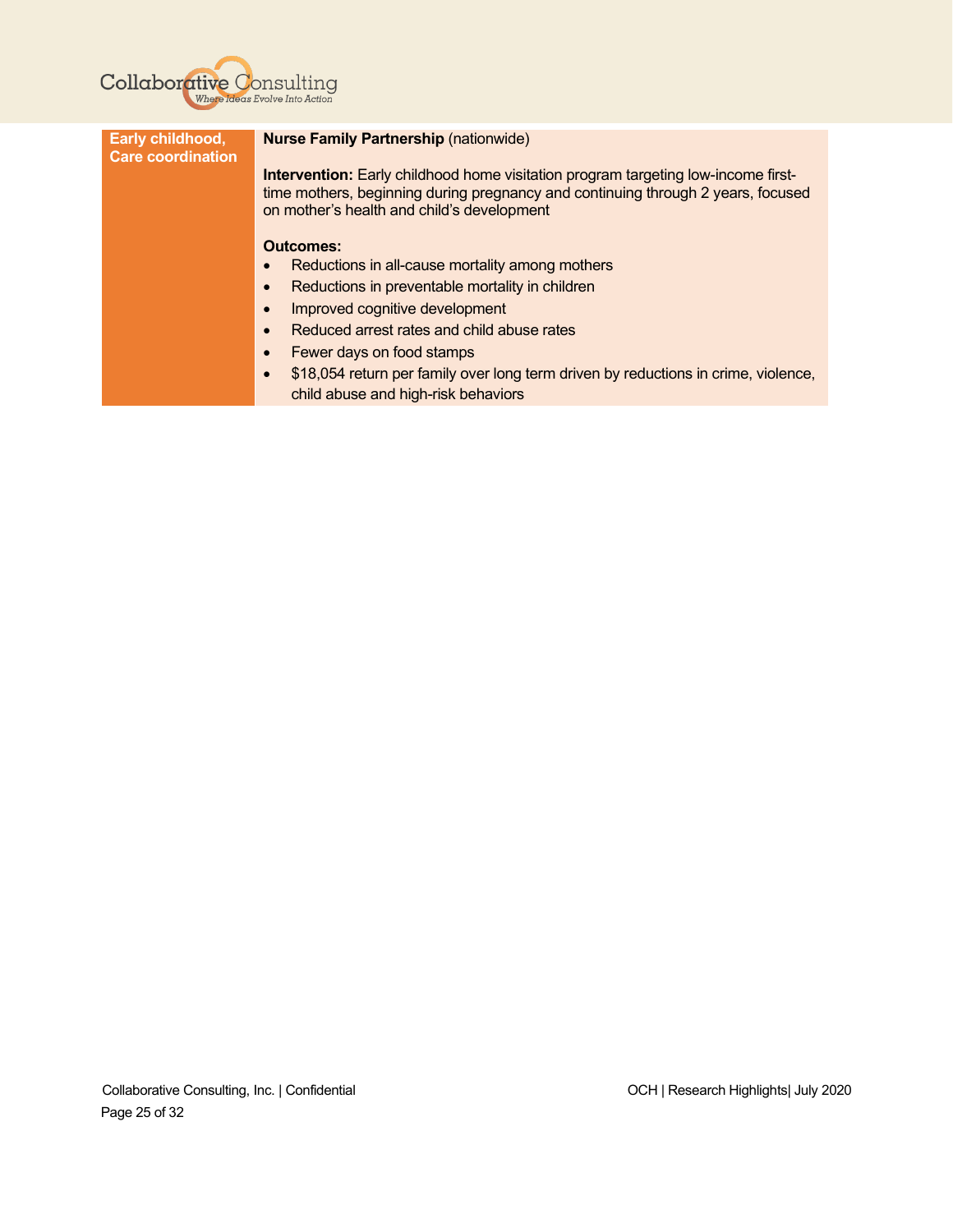

# <span id="page-26-0"></span>**Appendix 2: Funding mechanisms**

Following are examples of mechanisms used by initiatives to pool resources

| <b>Braided funding</b>   | Two or more existing funding streams are coordinated or aligned to pay for<br>interventions. They maintain their connection back to the original source and any<br>applicable constraints on the funds. |
|--------------------------|---------------------------------------------------------------------------------------------------------------------------------------------------------------------------------------------------------|
|                          |                                                                                                                                                                                                         |
| <b>Blended funding</b>   | Two or more funding sources are put into a collective pool. Funds are more flexible                                                                                                                     |
|                          | because they are not tracked back to the original source, usually there are not                                                                                                                         |
|                          | specific requirements or constraints on funds.                                                                                                                                                          |
| <b>Wellness trust or</b> | A funding pool raised and set aside specifically to support community health                                                                                                                            |
| fund                     | initiatives that improve health outcomes of targeted populations.                                                                                                                                       |
|                          |                                                                                                                                                                                                         |
| Pay for success          | A pooled funding model that uses market-based approach to pay for evidence-                                                                                                                             |
| models/Social            | based interventions that reduce health care costs by improving social conditions.                                                                                                                       |
| Impact bonds             | Relies on investors willing to fund interventions up front and bear risk in return for                                                                                                                  |
|                          | repayment and reward if the intervention succeeds.                                                                                                                                                      |
|                          |                                                                                                                                                                                                         |
| <b>Collaborative</b>     | An approach to a fair process for local partners to make joint investments for                                                                                                                          |
| Approach to              | projects focused on social conditions based on willingness to pay and perceived                                                                                                                         |
| <b>Public Good</b>       | value. The process includes using data to identify where and how to intervene,                                                                                                                          |
| <b>Investments</b>       | partners working with a trusted broker to confidentially bid on and receive an                                                                                                                          |
| (CAPGI)                  | assigned price for selected intervention based on willingness to pay and perceived                                                                                                                      |
|                          | value, vendors implement intervention while trusted broker oversees                                                                                                                                     |
|                          | implementation.                                                                                                                                                                                         |
|                          |                                                                                                                                                                                                         |

Following are examples of sources to fund initiatives addressing social conditions

| Philanthropy      | Foundation funding: Philanthropies are increasingly interested in leveraging their<br>funding for greater impact through investments in collective efforts. |
|-------------------|-------------------------------------------------------------------------------------------------------------------------------------------------------------|
|                   | Impact and program specific investment: In addition to charitable giving, many                                                                              |
|                   | philanthropies invest funds from endowments into programs that align with their                                                                             |
|                   | mission. These funds require reliable return on investment.                                                                                                 |
| <b>Non-Profit</b> | <b>Community benefit dollars:</b> Non-profit, tax-exempt hospitals are required to                                                                          |
| <b>Hospitals</b>  | provide community benefit services. These services can include community-                                                                                   |
|                   | building and community health improvement efforts.                                                                                                          |
|                   |                                                                                                                                                             |
| Federal           | <b>Federal grants:</b> Identify federal grant opportunities that align with the initiative                                                                  |
| Government        | focus. Grants.gov provides a searchable website of forecasted and open grants,                                                                              |
|                   | with the ability to search by area of focus.                                                                                                                |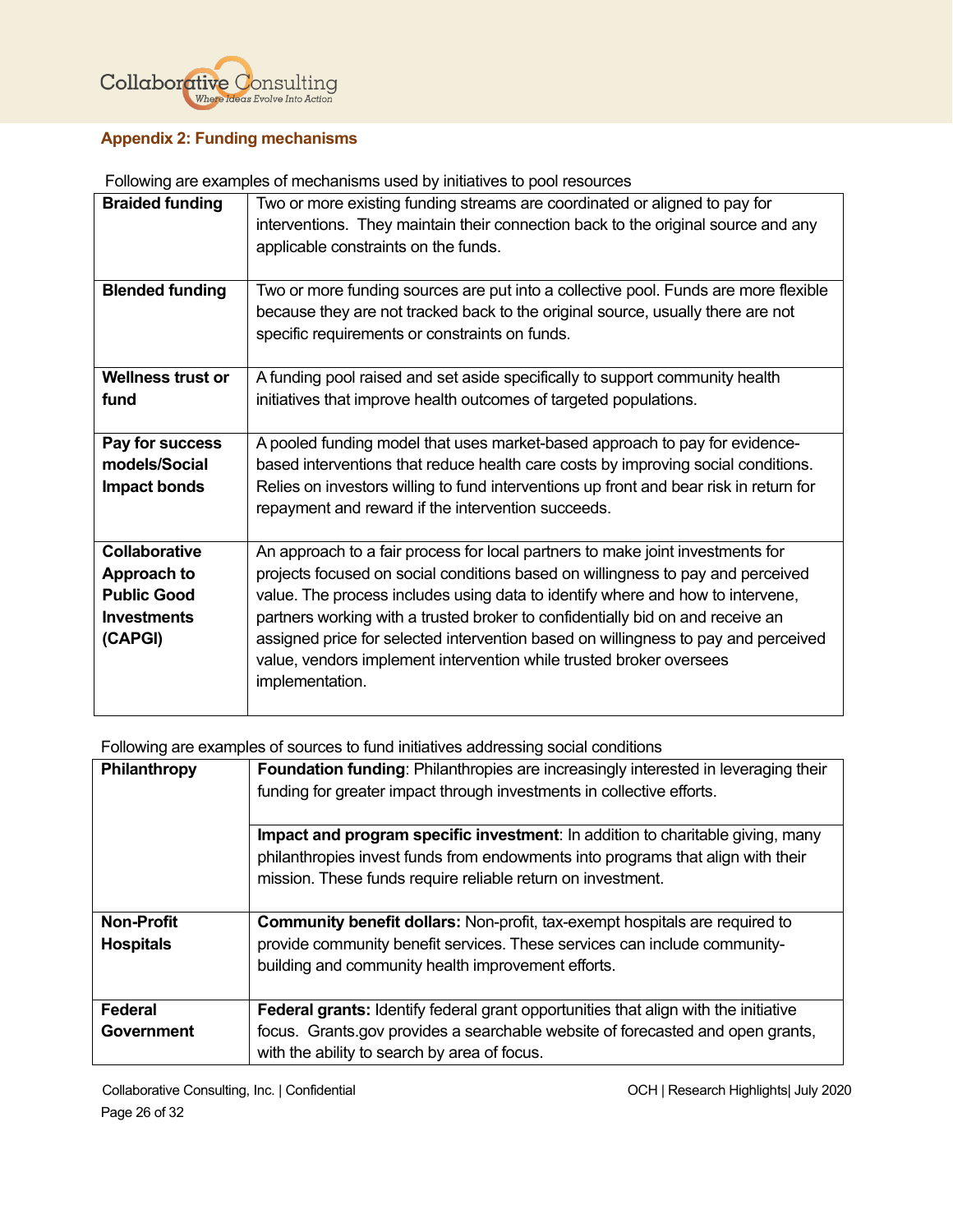

|                          | Section 1115 waiver: This waiver allows flexibility in use of Medicaid resources to      |
|--------------------------|------------------------------------------------------------------------------------------|
|                          | connect to and pay for social care that directly affect an individual's health.          |
|                          | Delivery System Reform Incentive Payment (DSRIP): Programs provide funding               |
|                          | for a finite amount of time to support payment and care delivery transformation.         |
|                          | May include funding to support establishment of partnerships.                            |
|                          |                                                                                          |
| <b>Providers and</b>     | Investment in a portfolio of strategies: Providers and hospitals may be willing to       |
| <b>Hospitals</b>         | invest in strategies if there are projected cost savings to their entity from the        |
|                          | intervention, interventions help meet quality benchmarks, they operate under             |
|                          | value-based payment arrangements, and/or they assume risk for patient                    |
|                          | populations.                                                                             |
|                          |                                                                                          |
| Payers (public,          | Investment in a portfolio of strategies: Payers may invest in a portfolio of             |
| commercial, and          | strategies serving their customers in response to real or projected costs savings        |
| self-funding             | (via set price, payments for performance targets met, or based on ROI).                  |
| employers)               |                                                                                          |
| <b>Private investors</b> | Social impact bonds: Investors provide funding for a specific set of activities with     |
|                          | an agreement that their investment will be returned, with interest, if activities result |
|                          | in certain outcomes.                                                                     |
|                          |                                                                                          |
|                          | Community development financial institutions (CDFI): Financial institutions that         |
|                          | are committed to providing access to capital and investment for low-income and           |
|                          | vulnerable communities. Investments require a return at a low interest rate and          |
|                          | must contribute to community development.                                                |
|                          |                                                                                          |
| <b>Local or state</b>    | Establish a new local or state tax or fee: Partners advocate for a new tax or fee        |
| government               | earmarked to fund a wellness initiative. Taxes include sales or property tax             |
|                          | increases, tax on specific activity (i.e. medical waste disposal) products.              |
|                          |                                                                                          |
|                          | Redirect existing taxes or fees: Partners advocate to redirect existing tax or fee       |
|                          | to support a wellness initiative.                                                        |
|                          |                                                                                          |
| <b>Employers</b>         | Investment in a portfolio of strategies: Employers may invest in an initiative to        |
|                          | improve the health of their employees, reduce absenteeism, working while sick,           |
|                          | and/or disability claims.                                                                |
| Crowdfunding             | Small investments or donations: Large numbers of people contribute to the                |
|                          | initiative through crowdfunding platforms like indiegogo.com, startsomegood.com,         |
|                          | openideo.com, charity.gofundme.com, fondly.com.                                          |
|                          |                                                                                          |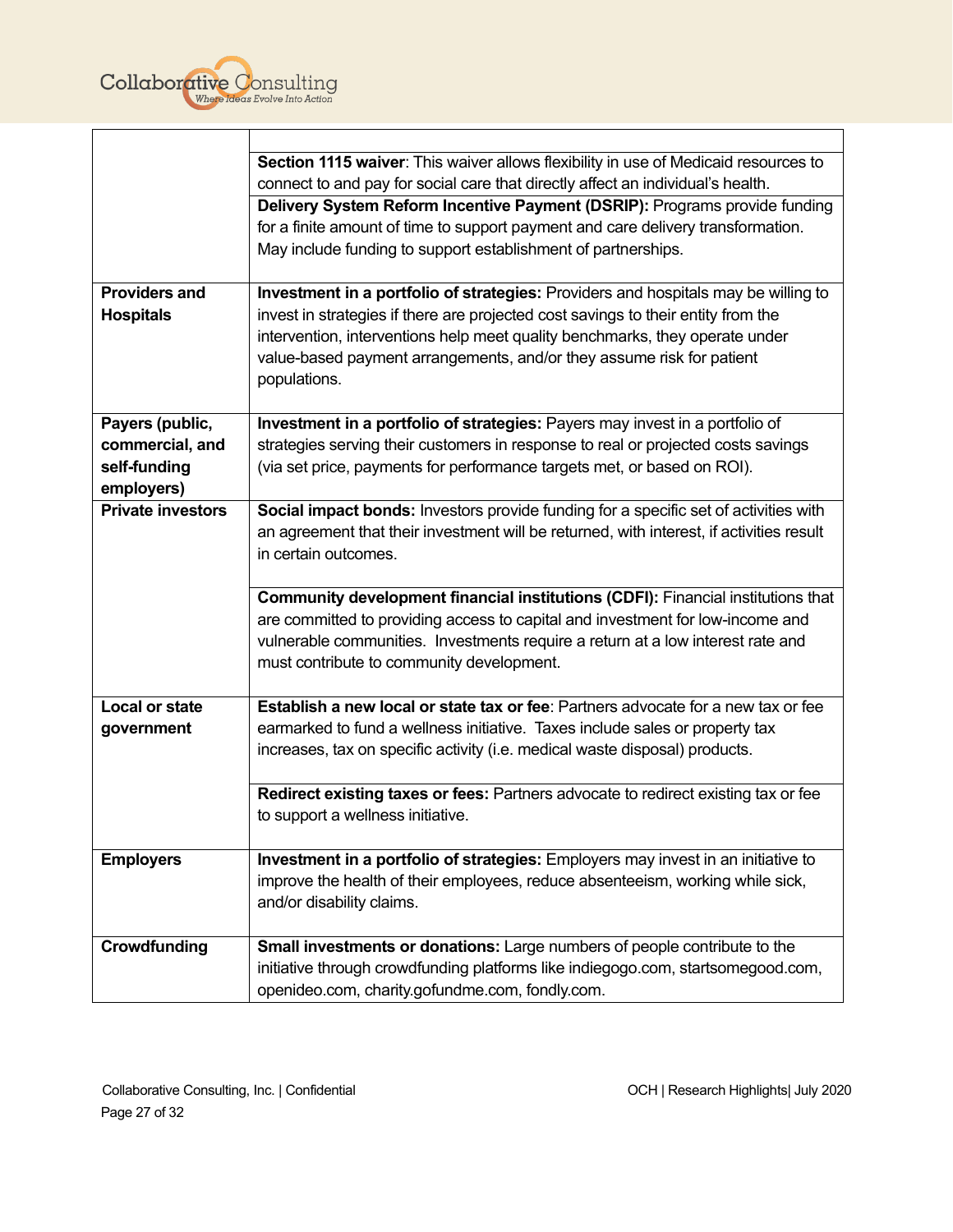

#### <span id="page-28-0"></span>**References**

- 1. McGinnis JM, Williams-Russo P, Knickman J. The Case for More Active Policy Attention to Health Promotion. Health Affairs. Mar-Apr 2002;21(2):78-93.
- 2. Dahlgren G, Whitehead M. Policies and Strategies to Promote Social Equity in Health. Stockholm, Sweden: Institute for Futures Studies. 1991.
- 3. Cubbin C, et al. Where We Live Matters For Our Health: Neighborhoods and Health. Robert Wood Johnson Foundation Commission to Build a Healthier America. Issue Brief 3: Neighborhoods and Health. Sept 2008.
- 4. Givens M, Kindig D, Tran Inzeo P, Faust V. Power: The Most Fundamental Cause of Health Inequity? Health Affairs Blog. Feb 2018.
- 5. National Academies of Sciences, Engineering, and Medicine. 2019. Integrating Social Care into the Delivery of Health Care: Moving Upstream to Improve the Nation's Health. Washington, DC: The National Academies Press.
- 6. Murray G, Rodriguez H, Lewis V. Upstream with A Small Paddle: How ACOs Are Working Against The Current To Meet Patients' Social Needs. Health Affairs. Feb 2020; 39(2).
- 7. Virginia Commonwealth University. Uneven Opportunities: How Conditions for Wellness Vary Across the Metropolitan Washington Region. Oct 2018.
- 8. Nichols L, Taylor L. Social Determinants as Public Goods: A New Approach To Financing Key Investments In Healthy Communities. Health Affairs. August 2018; 37(8).
- 9. Norris T, Howard T. Can Hospital's Heal America's Communities? All In for Mission is the Emerging Model for Impact. Democracy Collaborative. Nov 2019. [https://healthcareanchor.network/2019/11/can-hospitals-heal](https://healthcareanchor.network/2019/11/can-hospitals-heal-americas-communities/)[americas-communities/](https://healthcareanchor.network/2019/11/can-hospitals-heal-americas-communities/). Accessed March 2020.
- 10. Dzua VJ, et al., [Vital Directions for Health and Health Care: Priorities from a National Academy of](https://nam.edu/vital-directions-for-health-health-care-priorities-from-a-national-academy-of-medicine-initiative/)  [Medicine Initiative.](https://nam.edu/vital-directions-for-health-health-care-priorities-from-a-national-academy-of-medicine-initiative/) National Academy of Medicine Perspectives. March 2017. [https://nam.edu/wp](https://nam.edu/wp-content/uploads/2017/03/Vital-Directions-for-Health-Health-Care-Priorities-from-a-National-Academy-of-Medicine-Initiative.pdf)[content/uploads/2017/03/Vital-Directions-for-Health-Health-Care-Priorities-from-a-National-Academy-of-](https://nam.edu/wp-content/uploads/2017/03/Vital-Directions-for-Health-Health-Care-Priorities-from-a-National-Academy-of-Medicine-Initiative.pdf)[Medicine-Initiative.pdf.](https://nam.edu/wp-content/uploads/2017/03/Vital-Directions-for-Health-Health-Care-Priorities-from-a-National-Academy-of-Medicine-Initiative.pdf) Accessed March 2020.
- 11. Brennan Ramirez LK, Baker EA, Metzler M. Promoting Health Equity: A Resource to Help Communities Address Social Determinants of Health. Atlanta: U.S. Department of Health and Human Services, Centers for Disease Control and Prevention; 2008.
- 12. Artiga S, Hinton E. Beyond Health Care: The [Role of Social Determinants in Promoting Health and](https://www.kff.org/disparities-policy/issue-brief/beyond-health-care-the-role-of-social-determinants-in-promoting-health-and-health-equity/)  [Health Equity.](https://www.kff.org/disparities-policy/issue-brief/beyond-health-care-the-role-of-social-determinants-in-promoting-health-and-health-equity/) KFF Issue Brief. May 2018. [https://www.kff.org/disparities-policy/issue-brief/beyond-health](https://www.kff.org/disparities-policy/issue-brief/beyond-health-care-the-role-of-social-determinants-in-promoting-health-and-health-equity/)[care-the-role-of-social-determinants-in-promoting-health-and-health-equity/](https://www.kff.org/disparities-policy/issue-brief/beyond-health-care-the-role-of-social-determinants-in-promoting-health-and-health-equity/). Accessed April 2020.
- 13. Healthy People 2020. Social Determinants of Health. [https://www.healthypeople.gov/2020/topics](https://www.healthypeople.gov/2020/topics-objectives/topic/social-determinants-of-health)[objectives/topic/social-determinants-of-health](https://www.healthypeople.gov/2020/topics-objectives/topic/social-determinants-of-health). Accessed March 2020.
- 14. Alderwick H, Gottlieb L. Meanings and Misunderstandings: A Social Determinants of Health Lexicon for Health Systems. Milbank Q. 2019. Jun (2): 407-419.
- 15. Green K, Zook M. When Talking About Social Determinants, Precision Matters. Health Affairs Blog. Oct 2019. <https://www.healthaffairs.org/do/10.1377/hblog20191025.776011/full/>. Accessed Feb 2020.
- 16. Bachrach D, Pfister H, Wallis K, and Lipson M. Addressing Patients' Social Needs: An Emerging Business Case for Provider Investment. New York, NY: The Commonwealth Fund, 2014.
- 17. Daniel-Robinson L, Moore JE. Innovation and Opportunities to Address Social Determinants of Health in Medicaid Managed Care. Washington, DC: Institute for Medicaid Innovation; 2019.
- 18. McGinnis JM, et al. Systems Strategies for Better Health Throughout the Life Course: A Vital Direction for Health and Health Care. National Academy of Medicine Perspectives. Sept. 2016. [https://nam.edu/systems-strategies-for-better-health-througout-the-life-course-a-vital-direction-for-health](https://nam.edu/systems-strategies-for-better-health-througout-the-life-course-a-vital-direction-for-health-and-health-care/)[and-health-care/](https://nam.edu/systems-strategies-for-better-health-througout-the-life-course-a-vital-direction-for-health-and-health-care/). Accessed March 2020.

Collaborative Consulting, Inc. | Confidential OCH | Research Highlights| July 2020 Page 28 of 32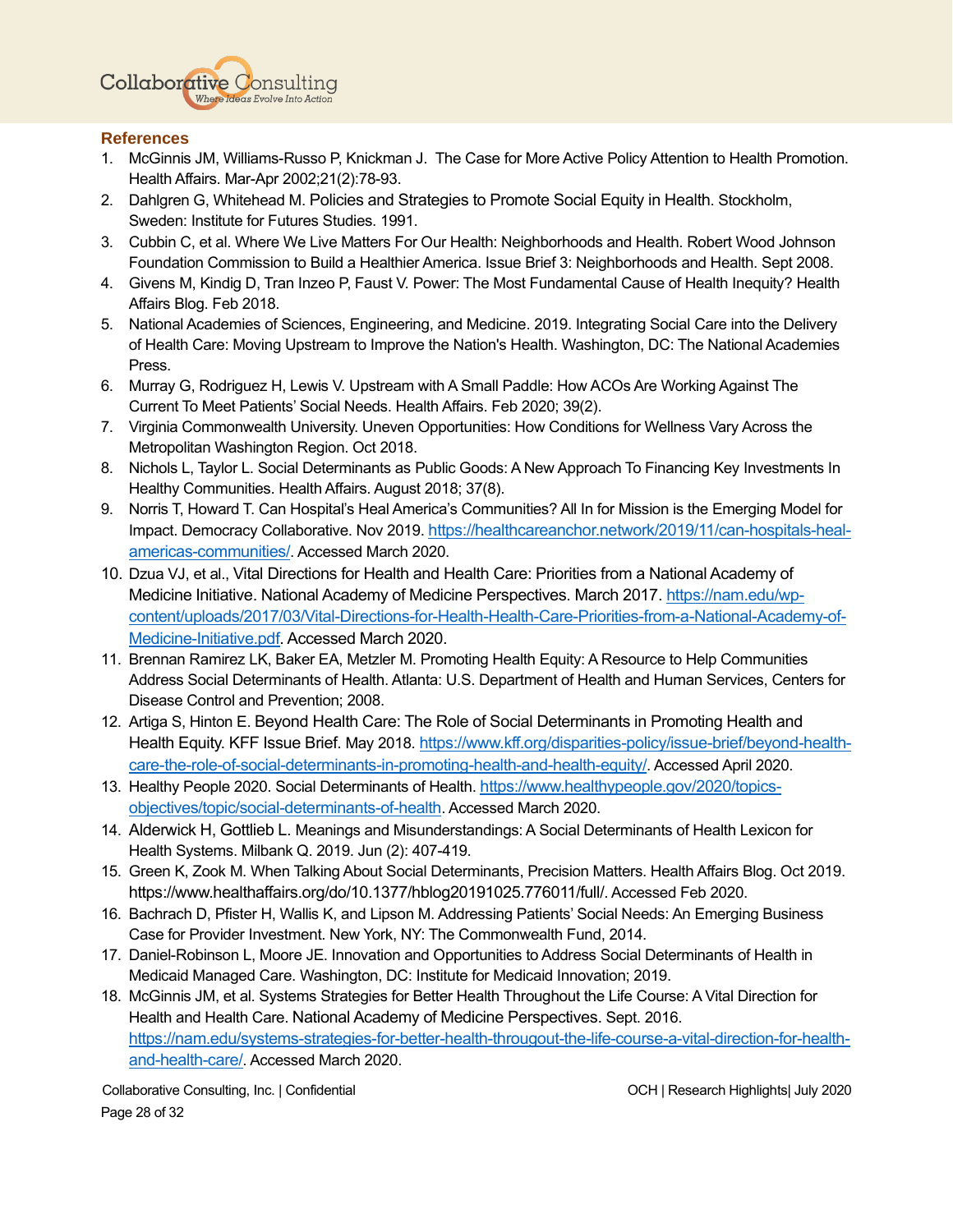

- 19. Adler N, et al. Addressing Social Determinants of Health and Health Disparities A Vital Direction for Health and Health Care. National Academy of Medicine Perspectives. Sept. 2016. [https://nam.edu/wp](https://nam.edu/wp-content/uploads/2016/09/Addressing-Social-Determinants-of-Health-and-Health-Disparities.pdf)[content/uploads/2016/09/Addressing-Social-Determinants-of-Health-and-Health-Disparities.pdf.](https://nam.edu/wp-content/uploads/2016/09/Addressing-Social-Determinants-of-Health-and-Health-Disparities.pdf) Accessed March 2020.
- 20. OECD. Data. <https://data.oecd.org/society.htm>. Accessed April 2020.
- 21. Thornton R, et al. Evaluating Strategies [For Reducing Health Disparities By Addressing The Social](https://www.ncbi.nlm.nih.gov/pmc/articles/PMC5524193/)  [Determinants Of Health.](https://www.ncbi.nlm.nih.gov/pmc/articles/PMC5524193/) Health Affairs. 2016 Aug 1;35(8):1416-23.
- 22. Association of State and Territorial Health Officials. National Organization of State Offices of Rural Health. Social Determinants of Health: A Quick Reference Guide for State Offices of Rural Health and State and Territorial Health Offices. Sept. 2017.
- 23. Centers for Disease Control and Prevention. Rural Health. [https://www.cdc.gov/ruralhealth/.](https://www.cdc.gov/ruralhealth/) Accessed April 2020.
- 24. Rural Health Information Hub. Social Determinants of Health in Rural Communities Toolkit. [https://www.ruralhealthinfo.org/toolkits/sdoh.](https://www.ruralhealthinfo.org/toolkits/sdoh) Accessed March 2020.
- 25. Bradley E, Taylor L. The American Health Care Paradox, Why Spending More is Getting Us Less. United States: Public Affairs; 2013.
- 26. National Center for Health Statistics. Health, United States, 2018. Hyattsville, MD. 2019. [https://www.cdc.gov/nchs/data/hus/hus18.pdf.](https://www.cdc.gov/nchs/data/hus/hus18.pdf) Accessed March 2020.
- 27. [Woolf S,](https://www.ncbi.nlm.nih.gov/pubmed/?term=Woolf%20SH%5BAuthor%5D&cauthor=true&cauthor_uid=30111554) et al. Changes in Midlife Death Rates Across Racial and Ethnic Groups in the United States: Systematic Analysis of Vital Statistics. [BMJ.](https://www.ncbi.nlm.nih.gov/pubmed/30111554) 2018 Aug 15;362.
- 28. Center for Healthcare Strategies. Medicaid's Role in the Next Phase of COVID-19 Response. Part IIReopening the Healthcare Delivery System. April 2020. [https://www.chcs.org/medicaids-role-in-the-next](https://www.chcs.org/medicaids-role-in-the-next-phase-of-covid-19-response-part-ii-reopening-the-health-care-delivery-system/)[phase-of-covid-19-response-part-ii-reopening-the-health-care-delivery-system/](https://www.chcs.org/medicaids-role-in-the-next-phase-of-covid-19-response-part-ii-reopening-the-health-care-delivery-system/). Accessed April 2020.
- 29. Chee T, et al. Current State of Value-Based Purchasing Programs. Circulation. 2016 May 31;133(22):2197- 205.
- 30. Humowiecki M, Kuruna T, Sax R, Hawthorne M, Hamblin A, Turner S, Mate K, Sevin C, Cullen K. Blueprint for Complex Care: Advancing the Field of Care for Individuals with Complex Health and Social Needs. Dec 2018. [www.nationalcomplex.care/blueprint.](http://www.nationalcomplex.care/blueprint.) Accessed March 2020.
- 31. Porter M, Lee T. The Strategy that Will Fix Healthcare. Harvard Business Review. Oct. 2013. <https://hbr.org/2013/10/the-strategy-that-will-fix-health-care>. Accessed March 2020.
- 32. Horwitz L, et al. [Quantifying Health Systems' Investment In Social Determinants Of Health, By Sector](https://www.healthaffairs.org/doi/10.1377/hlthaff.2019.01246), 2017–19. Health Affairs. Feb. 2020; 39(2).
- 33. HealthLeads. Funding Whole-Person Care: Opportunities to Make Essential Needs Initiatives More Sustainable. [http://healthleadsusa.org/wp-content/uploads/2019/05/Funding-Whole-Person-](http://healthleadsusa.org/wp-content/uploads/2019/05/Funding-Whole-Person-Health_GUIDE.pdf)Health GUIDE.pdf. Accessed March 2020.
- 34. Medicaid and CHIP Payment and Access Commission. State Approaches to Financing Social Interventions through Medicaid. April 2018. [https://www.macpac.gov/publication/state-approaches-to-financing-social](https://www.macpac.gov/publication/state-approaches-to-financing-social-interventions-through-medicaid/)[interventions-through-medicaid/](https://www.macpac.gov/publication/state-approaches-to-financing-social-interventions-through-medicaid/). Accessed March 2020.
- 35. Taylor L, et al. Leveraging the social determinants of health: What works? Public Library of Science One. 2016. 11(8).
- 36. County Health Rankings and Roadmaps. Take Action to Improve Health. Robert Wood Johnson Foundation. [https://www.countyhealthrankings.org/take-action-to-improve-health.](https://www.countyhealthrankings.org/take-action-to-improve-health) Accessed May 2020.
- 37. All In: Data for Community Health. <https://www.allindata.org/>. Accessed April 2020.
- 38. The Build Health Challenge. <https://buildhealthchallenge.org/>. Accessed March 2020.

Collaborative Consulting, Inc. | Confidential OCH | Research Highlights| July 2020 Page 29 of 32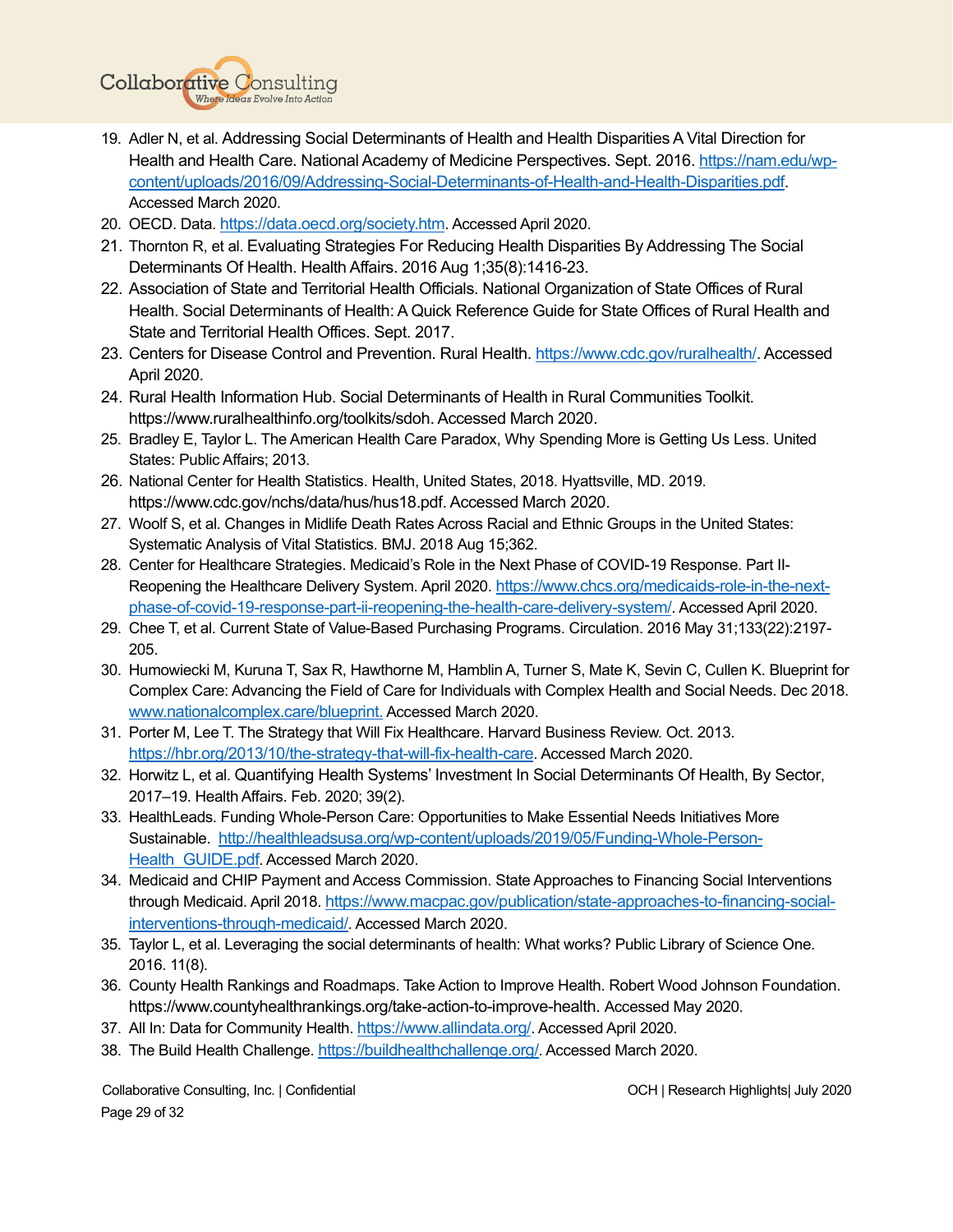

- 39. Build Healthy Places Network. Principles for Building Healthy and Prosperous Communities. <https://www.buildhealthyplaces.org/principles-for-building-healthy-and-prosperous-communities/>. Accessed March 2020.
- 40. Bonnefoy J, et. al. Constructing the Evidence Base on the Social Determinants of Health: A Guide. Nov. 2007. [https://www.who.int/social\\_determinants/knowledge\\_networks/add\\_documents/mekn\\_final\\_guide\\_1120](https://www.who.int/social_determinants/knowledge_networks/add_documents/mekn_final_guide_112007.pdf) [07.pdf](https://www.who.int/social_determinants/knowledge_networks/add_documents/mekn_final_guide_112007.pdf)Accessed March 2020.
- 41. Build Health Places, Prosperity Network, Financial Health Network. Fostering Healthy Neighborhoods. Build March 2020. [https://www.buildhealthyplaces.org/whats-new/fostering-healthy-neighborhoods-alignment](https://www.buildhealthyplaces.org/whats-new/fostering-healthy-neighborhoods-alignment-across-the-community-development-financial-well-being-and-health-sectors/)[across-the-community-development-financial-well-being-and-health-sectors/](https://www.buildhealthyplaces.org/whats-new/fostering-healthy-neighborhoods-alignment-across-the-community-development-financial-well-being-and-health-sectors/). Accessed March 2020.
- 42. De Milto L, Nakashian M. Using Social Determinants of Health Data to Improve Health Care and Health: A Learning Report. Robert Wood Johnson Foundation. May 2016. [https://www.rwjf.org/en/library/research/2016/04/using-social-determinants-of-health-data-to-improve](https://www.rwjf.org/en/library/research/2016/04/using-social-determinants-of-health-data-to-improve-health-care-.html)[health-care-.html](https://www.rwjf.org/en/library/research/2016/04/using-social-determinants-of-health-data-to-improve-health-care-.html). Accessed March 2020.
- 43. Erickson J, Branscomb J, Milstein B. Multi-sector Partnerships for Health. 2014 Pulse Check Findings. Cambridge, MA. ReThink Health, 2015. [https://www.rethinkhealth.org/wp-content/uploads/2015/09/RTH-](https://www.rethinkhealth.org/wp-content/uploads/2015/09/RTH-PulseCheck.pdf)[PulseCheck.pdf.](https://www.rethinkhealth.org/wp-content/uploads/2015/09/RTH-PulseCheck.pdf) Accessed March 2020.
- 44. Hwang A, Miller M. [How can Medicaid Transformation Steer Toward Health Equity? A Look at the](https://www.healthinnovation.org/news/blog/post?page=how-can-medicaid-transformation-steer-toward-health-equity-a-look-at-the-evidence)  [Evidence.](https://www.healthinnovation.org/news/blog/post?page=how-can-medicaid-transformation-steer-toward-health-equity-a-look-at-the-evidence) Community Catalyst. Jan 2020. [https://www.communitycatalyst.org/blog/how-can-medicaid](https://www.communitycatalyst.org/blog/how-can-medicaid-transformation-steer-toward-health-equity-a-look-at-the-evidence#.XsaowWhKhPY)[transformation-steer-toward-health-equity-a-look-at-the-evidence#.XsaowWhKhPY](https://www.communitycatalyst.org/blog/how-can-medicaid-transformation-steer-toward-health-equity-a-look-at-the-evidence#.XsaowWhKhPY). Accessed March 2020.
- 45. Kania J, Kramer M. Collective Impact. Standford Social Innovation Review. 2011.[https://ssir.org/articles/entry/collective\\_impact.](https://ssir.org/articles/entry/collective_impact) Accessed March 2020.
- 46. Pittman M. Multisectoral Lessons from Healthy Communities. CDC Prev Chronic Dis. Oct 2010; 7(6).
- 47. Root Cause Coalition. 2020 Status of Health Equity Report. Jan 2020. [https://www.rootcausecoalition.org/e\\_news/2020-status-of-health-equity-report-launch/](https://www.rootcausecoalition.org/e_news/2020-status-of-health-equity-report-launch/). Accessed March 2020.
- 48. Tamber P, Kelly B. Fostering Agency to Improve Health: Twelve Principles Key to Future of Health. March 2017. [https://www.pstamber.com/reports/register-to-download-the-full-report-fostering-agency-to](https://www.pstamber.com/reports/register-to-download-the-full-report-fostering-agency-to-improve-health/)[improve-health/](https://www.pstamber.com/reports/register-to-download-the-full-report-fostering-agency-to-improve-health/). Accessed March 2020.
- 49. Center for Community Health and Development. Community Toolbox. University of Kansas. [https://ctb.ku.edu/en/table-of-contents.](https://ctb.ku.edu/en/table-of-contents) Accessed May 2020.
- 50. Cantor J, Tobey R, Houston K, Greenberg E. Accountable Communities for Health: Strategies for Financial Sustainability. JSI Research and Training Institute. May 2015. [https://publications.jsi.com/JSIInternet/Inc/Common/\\_download\\_pub.cfm?id=15660&lid=3](https://publications.jsi.com/JSIInternet/Inc/Common/_download_pub.cfm?id=15660&lid=3). Accessed March 2020.
- 51. Mays G, Mamaril C, Timsina L. Preventable Death Rates Fell Where Communities Expanded Population Health Activities Through Multisector Networks. Health Affairs. Nov. 2016; 35(11).
- 52. Williams D, Costa M, Odunlami A, Mohammed S. [Moving Upstream: How Interventions That Address the](https://pubmed.ncbi.nlm.nih.gov/18843244/)  [Social Determinants of Health Can Improve Health and Reduce Disparities.](https://pubmed.ncbi.nlm.nih.gov/18843244/) Journal of Public Health Management Practice. 2008 Nov; 14Suppl. S8-17.
- 53. Play: Initiating Health Care Data Sharing with a Social Service Organization. Better Care Playbook. [https://www.bettercareplaybook.org/plays/play-initiating-health-care-data-sharing-social-service](https://www.bettercareplaybook.org/plays/play-initiating-health-care-data-sharing-social-service-organization)[organization](https://www.bettercareplaybook.org/plays/play-initiating-health-care-data-sharing-social-service-organization). Accessed March 2020.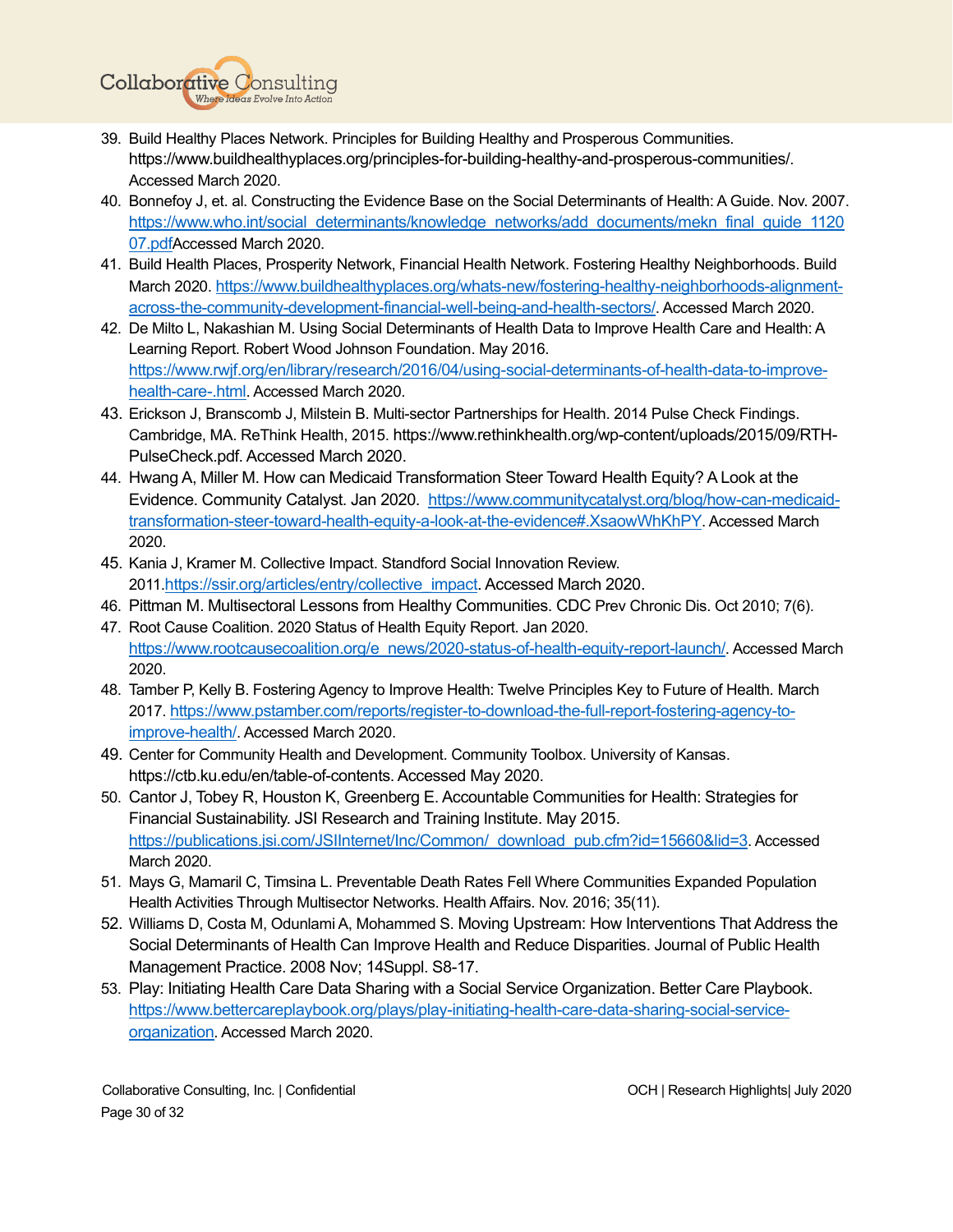

- 54. Aiyer J, et.al. A Pilot Food Prescription Program Promotes Produce Intake and Decreases Food Insecurity. Transl Behav Med. 2019;9(5):922-930.
- 55. Hunter, S, Harvey M, Briscombe B, & Cefalu M. Evaluation of Housing for Health permanent supportive housing program. Rand Corporation. 2017.
- 56. Larimer M, et al. Health care and public service use and costs before and after provision of housing for chronically homeless persons with severe alcohol problems. The Journal of the American Medical Association. 2009; 301(13), 1349-1357.